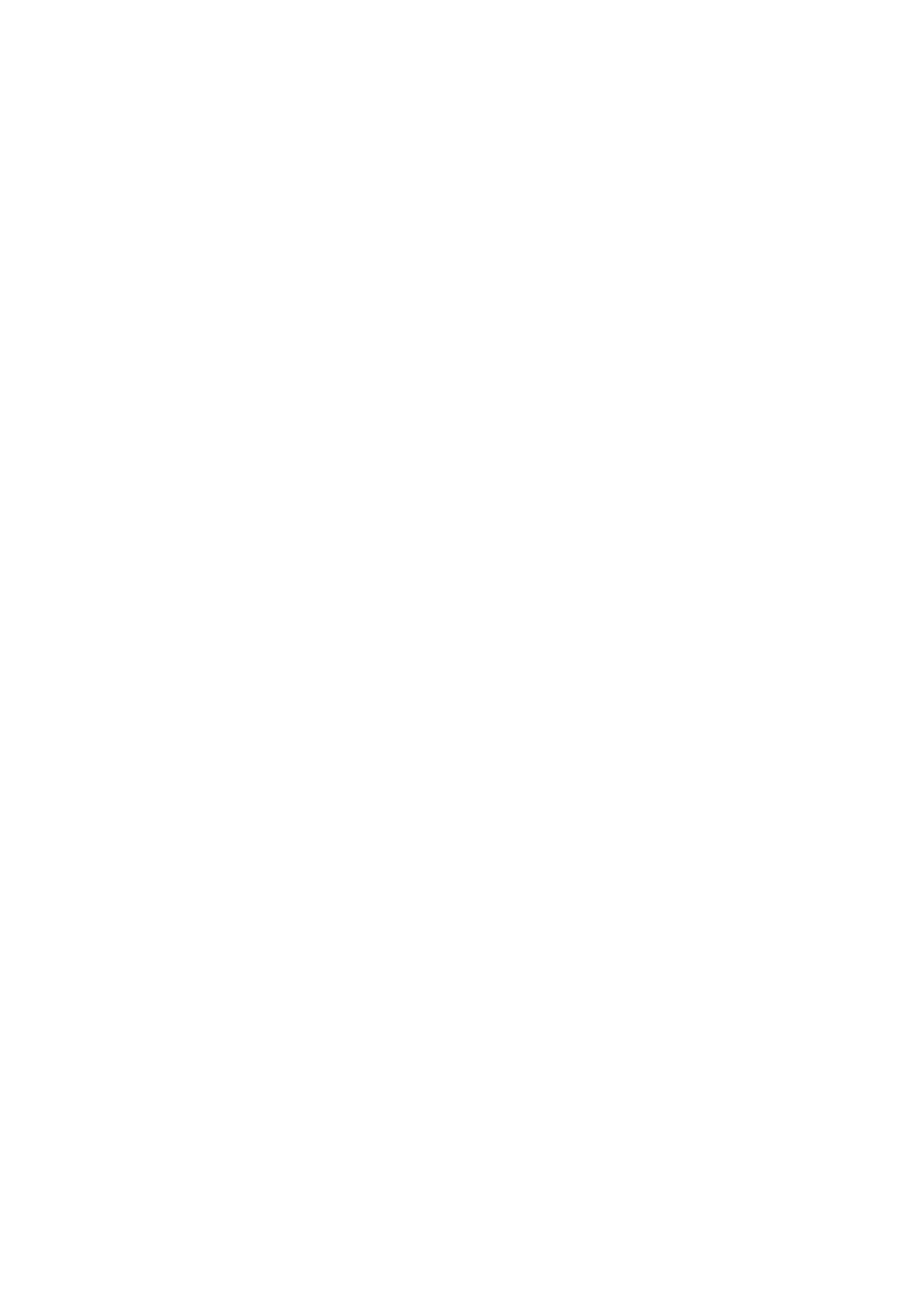# **THE EMLIT PROJECT**

 **E**UROPEAN **M**INORITY **LITERATURES I**N **T**RANSLATION

## edited by PAULA BURNETT *Brunel University*  with

 ANNA AGUILAR-AMAT *Autonomous University of Barcelona*  JEAN BOSCO BOTSHO *Autonomous University of Barcelona* ELEONORA CHIAVETTA *University of Palermo*  BÉNÉDICTE LEDENT *University of Liège*  MARIA CARLA MARTINO *University of Palermo* SOFÍA MUÑOZ VALDIVIESO *University of Málaga*  CHRISTINE PAGNOULLE *University of Liège* HARALD TANZER *University of Regensburg*  MARIA THURMAIR *University of Regensburg*



### BRUNEL UNIVERSITY PRESS



LONDON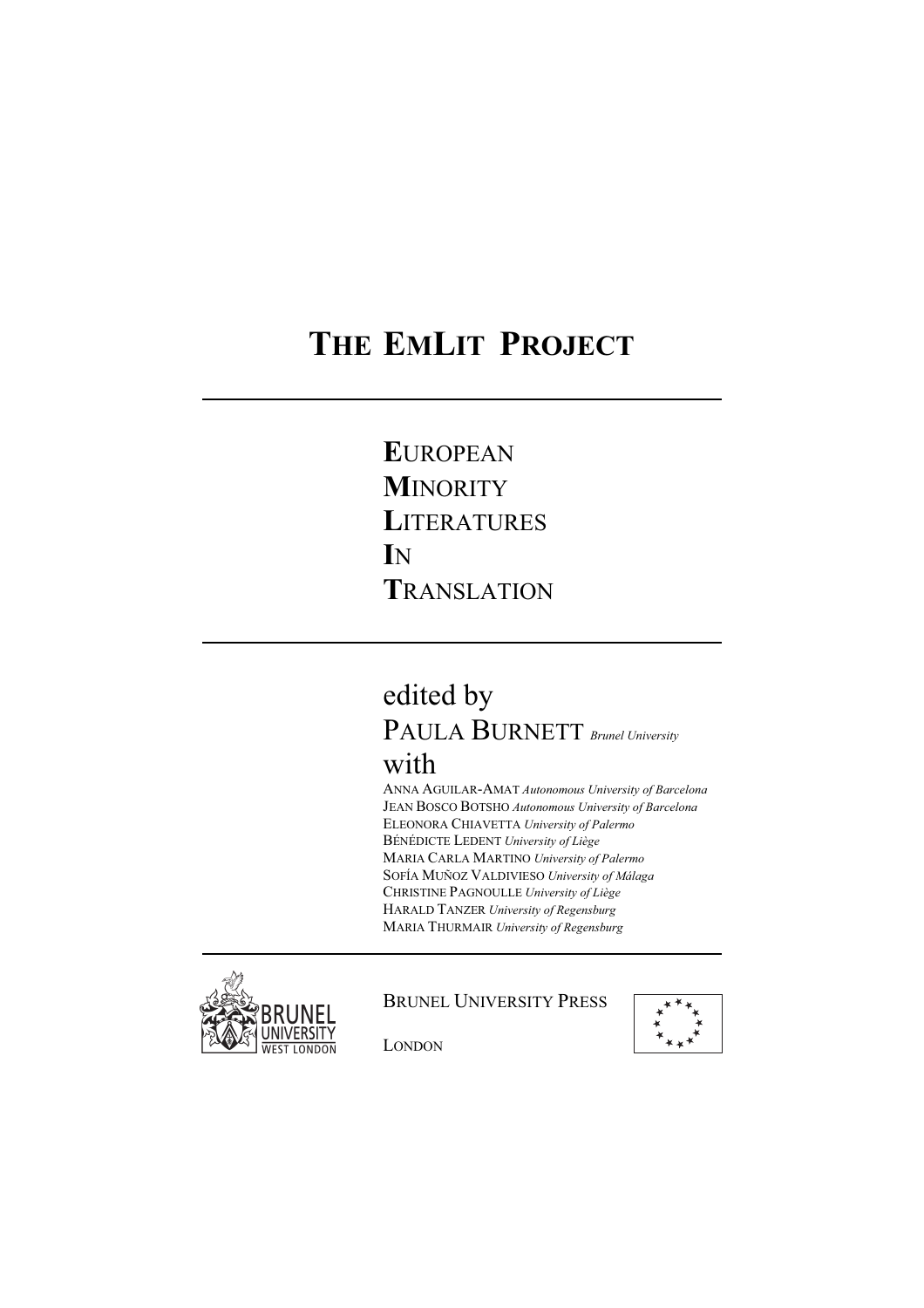First published in 2003 by

Brunel University Press Uxbridge UB8 3PH UK

THE EMLIT PROJECT:

© 2003 Brunel University

All rights reserved.

Copyright for individual items generally remains with authors.

ISBN 1-902316-36-3

This project has been carried out with the support of the European Community. The content of this project does not necessarily reflect the position of the European Community, nor does it involve any responsibility on the part of the European Community.

Cover design: Richard Mitchell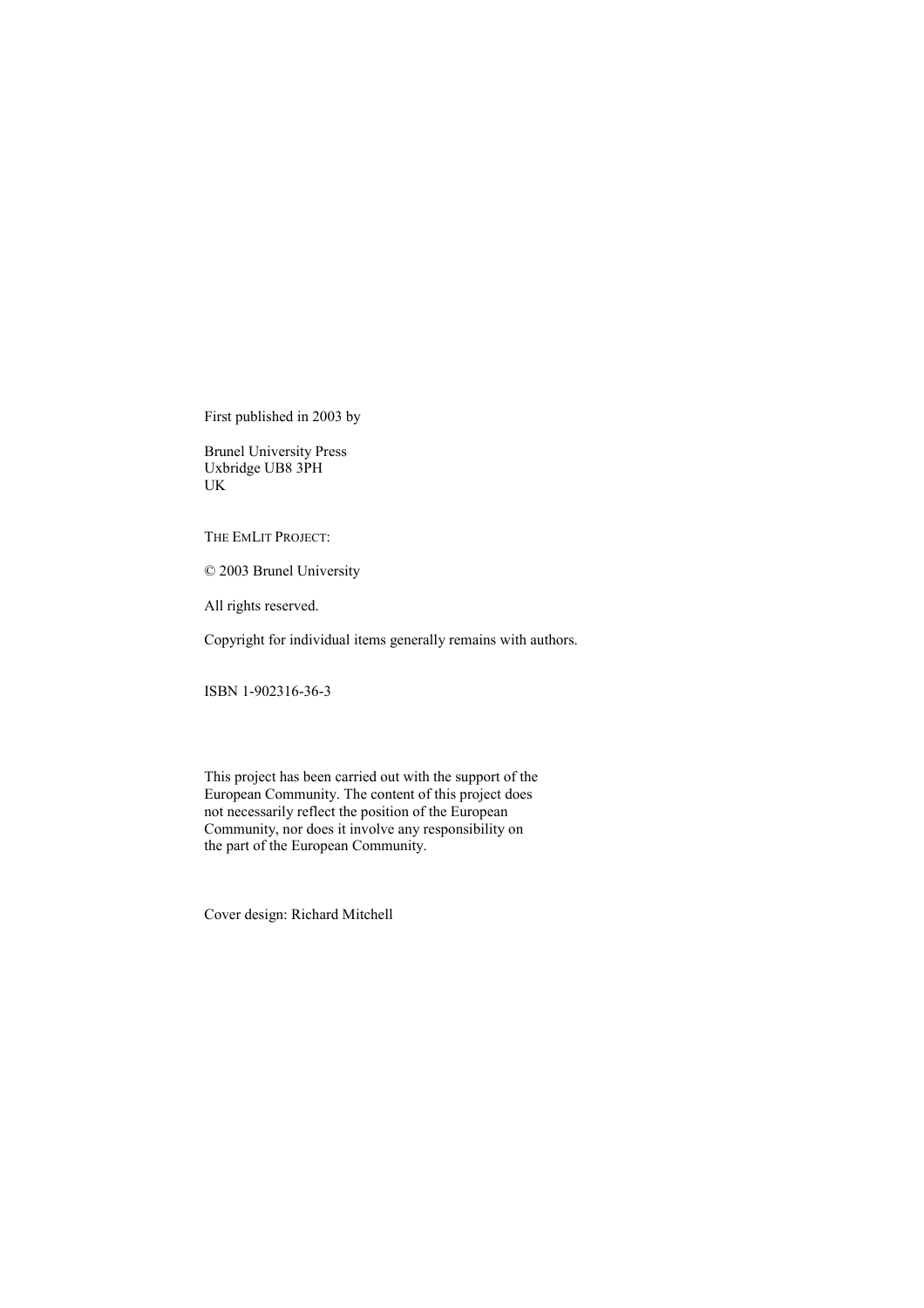#### **Acknowledgements**

I would like to express my thanks to my fellow co-ordinators across Europe. When I put the idea to them back in the autumn of 2001, they willingly joined in the project and have pursued it with ongoing enthusiasm and commitment, despite having to fit it around punitive schedules of other commitments. It has been a busy twelve months but a productive one. This has been a distinctively collaborative project, and I could not have wished for better partners. I am particularly grateful to Claire Tylee, who has lent her good judgment and her good humour, as well as her practical support, unfailingly. It has been a particular satisfaction to involve other colleagues, William Leahy and Deborah Philips, in the translations also, which makes it feel like a department enterprise.

We have all depended to some extent on the expertise of others, generously shared. In fact, a small army of people in many countries has enabled the project to come to fruition. As well as my co-translators Paola Marchionni and Emilia Ippolito, I wish to mention Debjani Chatterjee of Sheffield, John Barnie of Aberystwyth, the staff of Kala Sangam of Bradford, and Louise Hosking and Salwa Salib of the Al-Furqan Islamic Heritage Foundation of Wimbledon, who have all made a special contribution. I am sure each of the project's co-ordinators in the different countries has a similar list. We thank them all.

Above all it is to the writers whose work appears here that we are indebted. Without them there would be no project, and its merits derive from theirs. Our project should be seen as a commemoration of all those writers everywhere who are dedicated to writing in the language they love, without regard to whether it may bring them fame or fortune.

I would like to add a personal dedication of the project to Joyce Lorimer, whose teaching at Chelmsford County High School first gave me a love of languages, and to Caroline Pogson and Anup K. Sharma, surgeons of St. George's Hospital, Tooting, *sine qua non.* 

Paula Burnett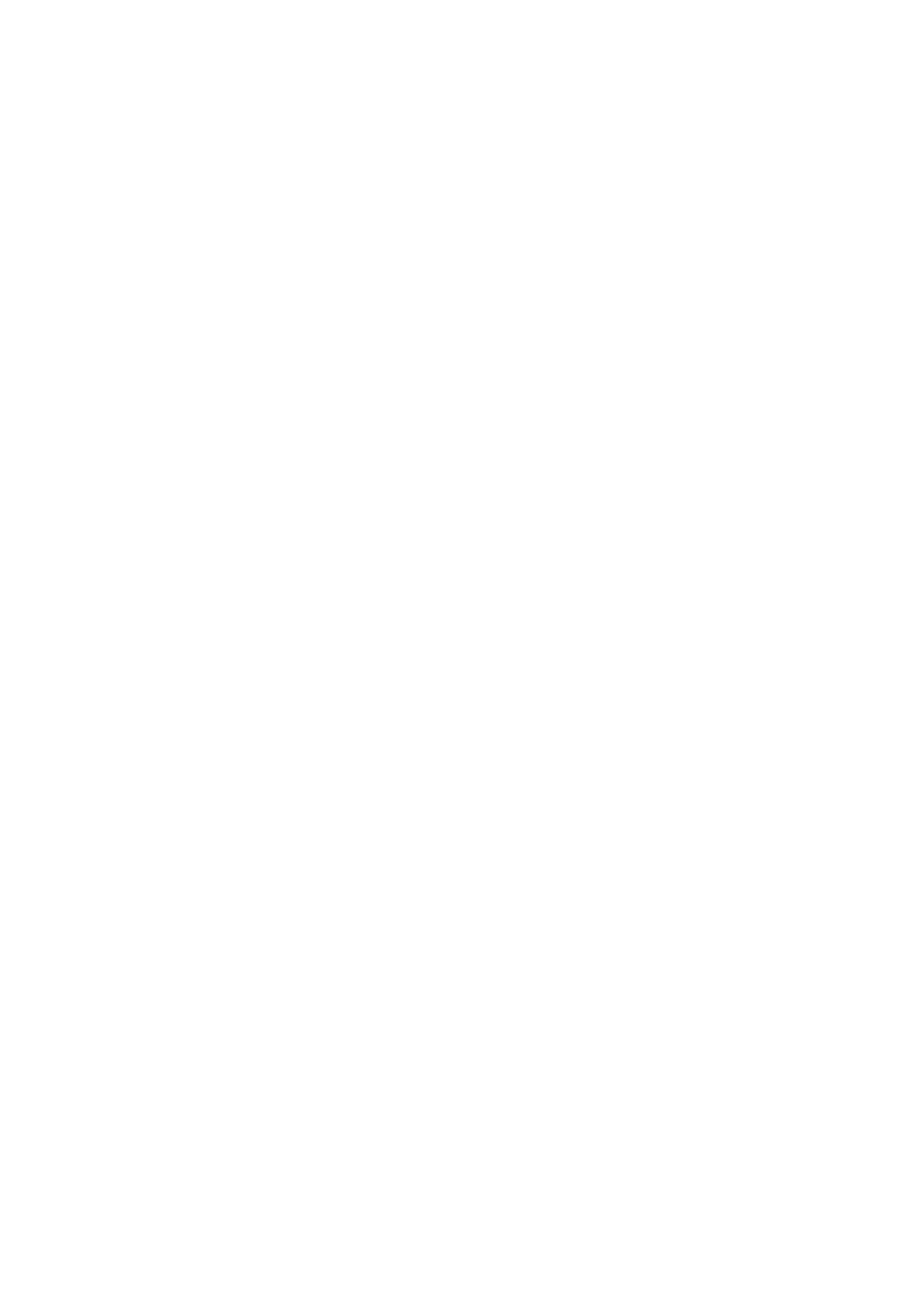## **CONTENTS**

| § TABLE DES MATIÈRES § INHALT § CONTENUTO § CONTENIDO §                                          |              |
|--------------------------------------------------------------------------------------------------|--------------|
| Introduction                                                                                     | $\mathbf{1}$ |
| I. Originals<br>Textes originaux / Originaltexte / Testi in lingua originale / Textos originales | 5            |
| <b>II. English Translations</b>                                                                  | 69           |
| III. French translations / Traductions françaises                                                | 151          |
| IV. German translations / deutsche Übersetzungen                                                 | 235          |
| V. Italian translations / Traduzioni Italiane                                                    | 325          |
| VI. Spanish translations / Traducciónes al español                                               | 413          |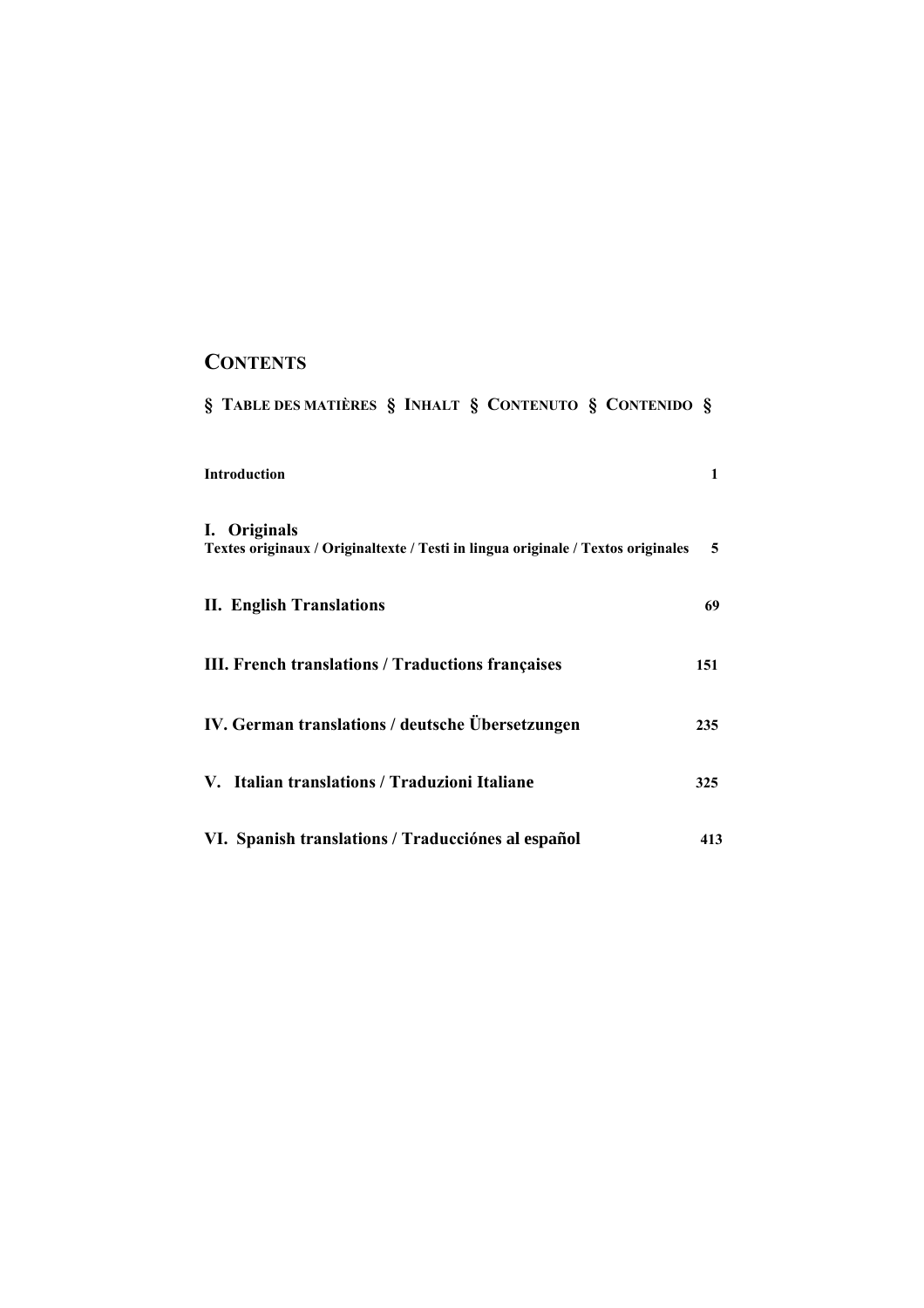#### **I. Originals Textes originaux / Originaltexte / Testi in lingua originale / Textos originales 5**

#### **Britain**

| Scottish Gaelic / Gàidhlig   |                                                             |        |
|------------------------------|-------------------------------------------------------------|--------|
| Aonghas Macneacail $\approx$ | an tùr caillte                                              | 7      |
| Mailios Caimbeul $\approx$   | 3.3.2000                                                    | $\tau$ |
|                              | Itean a' Tuiteam                                            | $8\,$  |
| Meg Bateman $\approx$        | Ealghol: Dà Shealladh                                       | 8      |
| Welsh / Cymraeg              |                                                             |        |
| Twm Morys $\approx$          | Un Bore Oer                                                 | 9      |
|                              | Wrth Glywed Sais yn Siarad                                  | 9      |
|                              | Y Sawl Sy'n Fy Nhrosi i                                     | 10     |
| Bengali / Bangla             |                                                             |        |
| Shamim Azad $\approx$        | Shohochor                                                   | 11     |
| Saleha Chowdhury $\approx$   | Eeshwar Sankranto Kabita                                    | 12     |
| Urdu                         |                                                             |        |
| Basir Sultan Kazmi ≈         | Ghazal                                                      | 13     |
| Saqi Farooqi ≈               | Maut' Ki Khushba                                            | 14     |
| Hindi                        |                                                             |        |
| Padma Rao ≈                  | Pratiksha                                                   | 15     |
|                              |                                                             |        |
| Sinhala                      |                                                             |        |
| Daisy Abey $\approx$         | <b>Woodland Grove</b>                                       | 16     |
| <b>Belgique</b>              |                                                             |        |
| Picard                       |                                                             |        |
| Rose-Marie François ≈        | El Punition                                                 | 17     |
| Walloon / Walon              |                                                             |        |
|                              | Paul-Henri Thomsin / Thoùmsin ≈ T'ès co d'adram', djônèsse! | 18     |
|                              | Moûse                                                       | 18     |
| Marcel Slangen $\approx$     | Li batch ås çans                                            | 19     |
| Lingala                      |                                                             |        |
| Boyikasse Buafomo ≈          | Bwaka nzoto                                                 | 22     |
|                              | Okoti to okoti te                                           | 22     |
|                              |                                                             |        |
| Deutschland                  |                                                             |        |

| Sorbian / Serbšćina   |                                        |    |
|-----------------------|----------------------------------------|----|
| Róža Domašcyna ≈      | Wliw swětnišća na lóšt                 | 24 |
|                       | Hdyž chcych, zo by było                | 24 |
|                       | W módrym domskim pod Bismarckowej wěžu | 24 |
|                       | Nieje dosć                             | 25 |
| Kito Lorenc $\approx$ | Mój krótki zymski dźeń                 | 25 |
|                       | Szeroki Bor                            | 26 |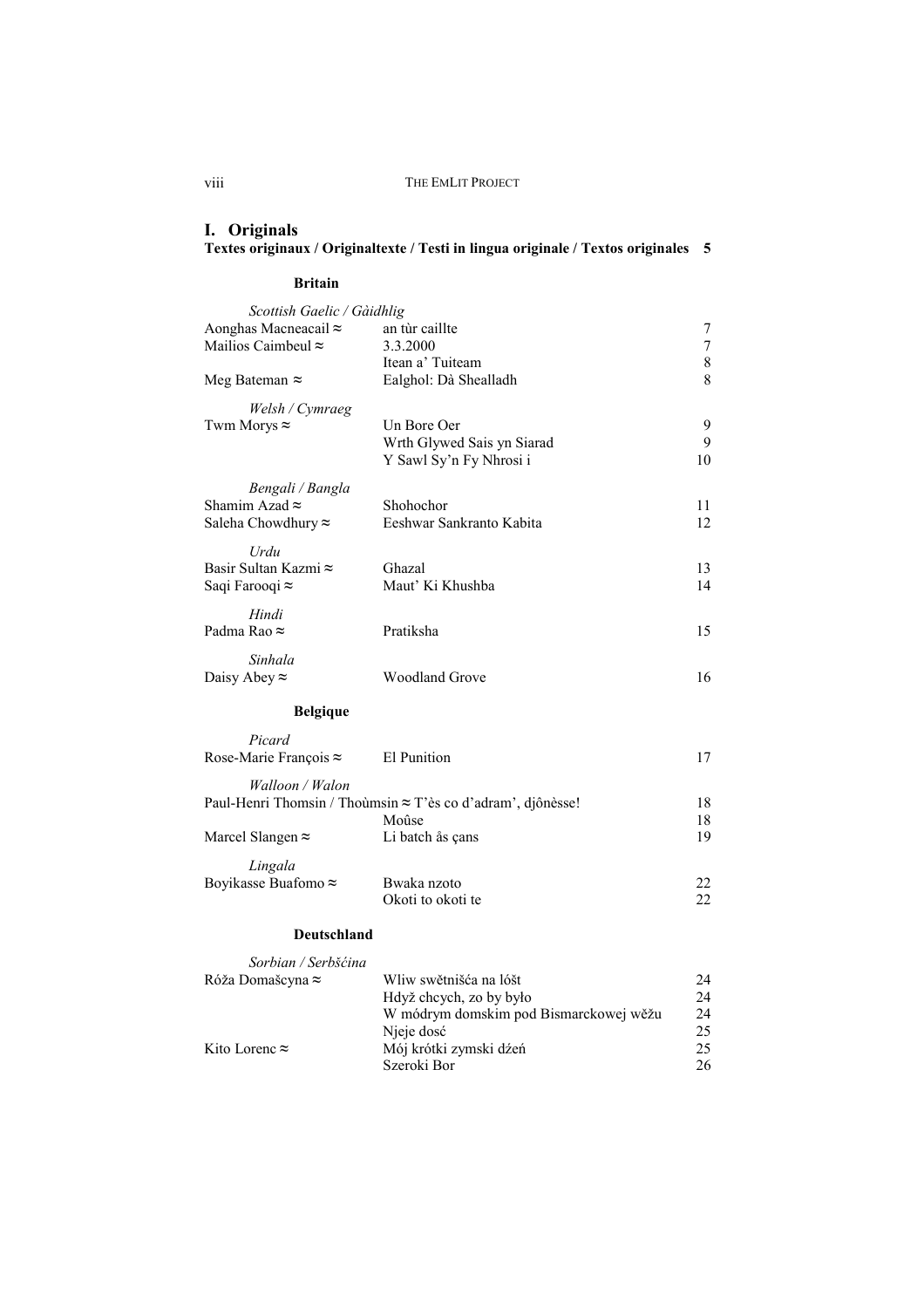|                                                       | "Hołbik dwě běłej nóžce ma"                                                | 26       |
|-------------------------------------------------------|----------------------------------------------------------------------------|----------|
| Lubina Hajduk-Veljkovićowa ≈ Mały duch Rafael         | Štož su te kachle                                                          | 27<br>28 |
|                                                       |                                                                            |          |
| Greek / Ελληνικά                                      |                                                                            |          |
| Michalis Patentalis $\approx$                         | O ΑΠΕΝΑΝΤΙ<br><b>GILETE CONTOUR</b>                                        | 30       |
|                                                       | ή η πρώτη διαφημίση στο Αφγανιστάν                                         | 30       |
| Giorgos Lillis $\approx$                              | ΤΟ ΠΙΟ ΒΑΘΥ ΑΠΟ ΤΑ ΦΟΡΕΜΑΤΑ ΤΗΣ<br>ΘΑΛΑΣΣΑΣ                                | 31       |
|                                                       | ΟΤΊ ΒΟΥΛΙΑΖΕΙ ΕΊΝΑΙ ΕΞΩ ΑΠΌ ΤΟ<br>ΦΡΟΥΡΙΟ ΜΟΥ                              | 31       |
| Turkish / Türkçe                                      |                                                                            |          |
| Yüksel Pazarkaya ≈                                    | Atkestanesi                                                                | 33       |
| <b>Italia</b>                                         |                                                                            |          |
| Sicilian / Sicilianu                                  |                                                                            |          |
| Nino De Vita $\approx$                                | Bbinirittedda                                                              | 36       |
| Albanian / Arbëresh                                   | Giuseppe Schirò Di Maggio / Zef Skjiro Majit ≈ Lule të shumta ka gjinestra | 45       |
| España                                                |                                                                            |          |
| Galician / Lingua Galega                              |                                                                            |          |
| Ana Romaní ≈                                          | <b>Nós</b>                                                                 | 53       |
| Xavier Rodríguez Baixeras ≈ Sen afán                  |                                                                            | 54       |
| Chus Pato $\approx$                                   | Desdeñosos cisnes, como icebergs                                           | 55       |
| Arabic / Al-Arabiya                                   |                                                                            |          |
| Abdulhadi Sadoun ≈                                    | Sarifat Dababah                                                            | 56       |
| Talat Shahin $\approx$                                | Al-Najmah Saqatat min Kafak                                                | 57       |
| Mahmud Sobh $\approx$                                 | Ma'sarat al-Kanin                                                          | 59       |
| Amazic / Tamazic<br>Karim Zouhdi i Mahmoudi ≈ Qandica |                                                                            | 62       |
|                                                       |                                                                            |          |
| Gun / Gungbé                                          |                                                                            |          |
| Agnès Agboton ≈                                       | Edin<br>Houagnina sin han sisien                                           | 63<br>63 |
| Catalan / Català                                      |                                                                            |          |
| Francesc Parcerisas ≈                                 | Album d'escriptor                                                          | 65       |
| Josefa Contijoch $\approx$                            | Consell                                                                    | 65       |
|                                                       | Llaurant la llera del riu vermell                                          | 66       |
| Anna Aguilar-Amat ≈                                   | Rebaixes                                                                   | 66       |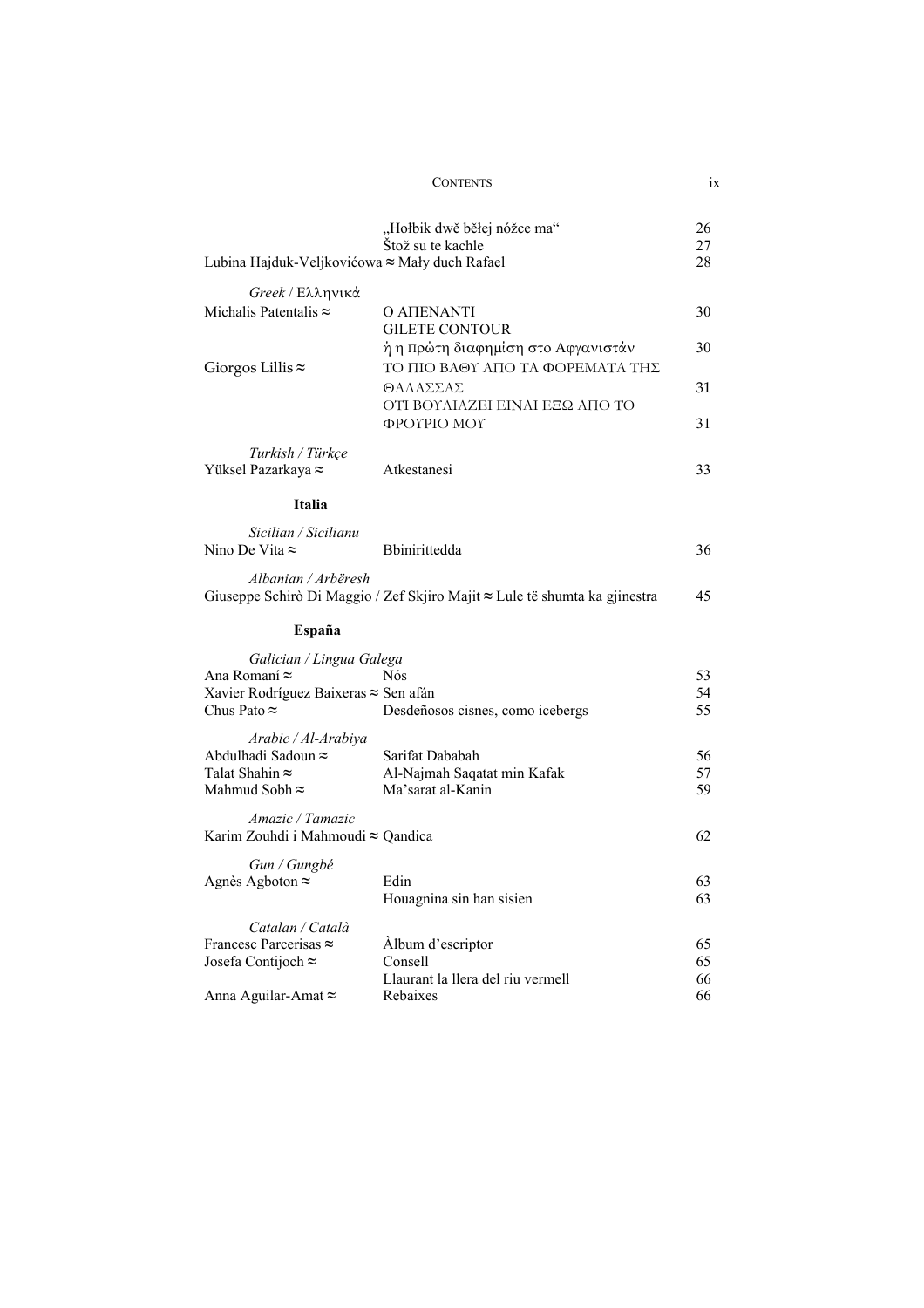## **II.** English Translations 69

#### **Britain**

| Gaelic and Welsh: Scottish Gaelic |                                                       | 71  |
|-----------------------------------|-------------------------------------------------------|-----|
| Aonghas Macneacail ≈              | the lost tower (Translation: the author)              | 71  |
| Maoilios Caimbeul $\approx$       | $3.3.2000$ (Trans: the author)                        | 72  |
|                                   | Feathers Falling (Trans: the author)                  | 72  |
| Meg Bateman ≈                     | Elgol: Two Views (Trans: the author)                  | 73  |
| Welsh                             |                                                       | 74  |
| Twm Morys $\approx$               | One Cold Morning (Trans: the author)                  | 74  |
|                                   | On Hearing an Englishman Speak (Trans: the author) 75 |     |
|                                   | To My Translator (Trans: the author)                  | 76  |
| South Asian Languages in the UK   |                                                       | 77  |
| Shamim Azad $\approx$             | Companion (Trans: Debiani Chatterjee)                 | 78  |
| Saleha Chowdhury ≈                | A Poem about God (Trans: Ranjana S. Ash)              | 78  |
| Basir Sultan Kazmi ≈              | Ghazal (Trans: the author and Debiani Chatterjee)     | 79. |
| Saqi Farooqi ≈                    | The Sweet Smell of Death (Trans: Frances W.           |     |
|                                   | Pritchett)                                            | 80  |
| Padma Rao ≈                       | The Wait (Trans: the author)                          | 81  |
| Daisy Abey $\approx$              | Woodland Grove (Trans: the author)                    | 82  |
|                                   |                                                       |     |

## **Belgium**

| Picard Language and Literature |                                                      | 83 |
|--------------------------------|------------------------------------------------------|----|
| Rose-Marie François $\approx$  | The Punishment (Trans: Paula Burnett)                | 83 |
| Walloon                        |                                                      | 85 |
| Paul-Henri Thomsin $\approx$   | Youth, you're still with it! (Trans: Deborah Philips |    |
|                                | and Paula Burnett)                                   | 85 |
|                                | Meuse (Trans: Deborah Philips and Paula Burnett)     | 86 |
| Marcel Slangen $\approx$       | The Treasure Bin (Trans: Paula Burnett)              | 87 |
| Lingala                        |                                                      | 90 |
| Boyikasse Buafomo $\approx$    | Take the Plunge (Trans: Deborah Philips and          |    |
|                                | Paula Burnett)                                       | 91 |
|                                | Inside or Outside? (Trans: Deborah Philips and       |    |
|                                | Paula Burnett)                                       | 92 |
|                                |                                                      |    |

#### **Germany**

| The Sorbian Minority     |                                                           | 94 |
|--------------------------|-----------------------------------------------------------|----|
| Róža Domašcyna $\approx$ | Influence of outer space on desire (Trans: Christiane and |    |
|                          | William Leahy)                                            | 94 |
|                          | When I wanted it to be (Trans: Christiane and             |    |
|                          | William Leahy)                                            | 94 |
|                          | In the blue house at Bismarck's Tower (Trans:             |    |
|                          | Christiane and William Leahy)                             | 95 |
|                          | The dead are being reburied (Trans: Christiane and        |    |
|                          | William Leahy with Paula Burnett)                         | 95 |
|                          |                                                           |    |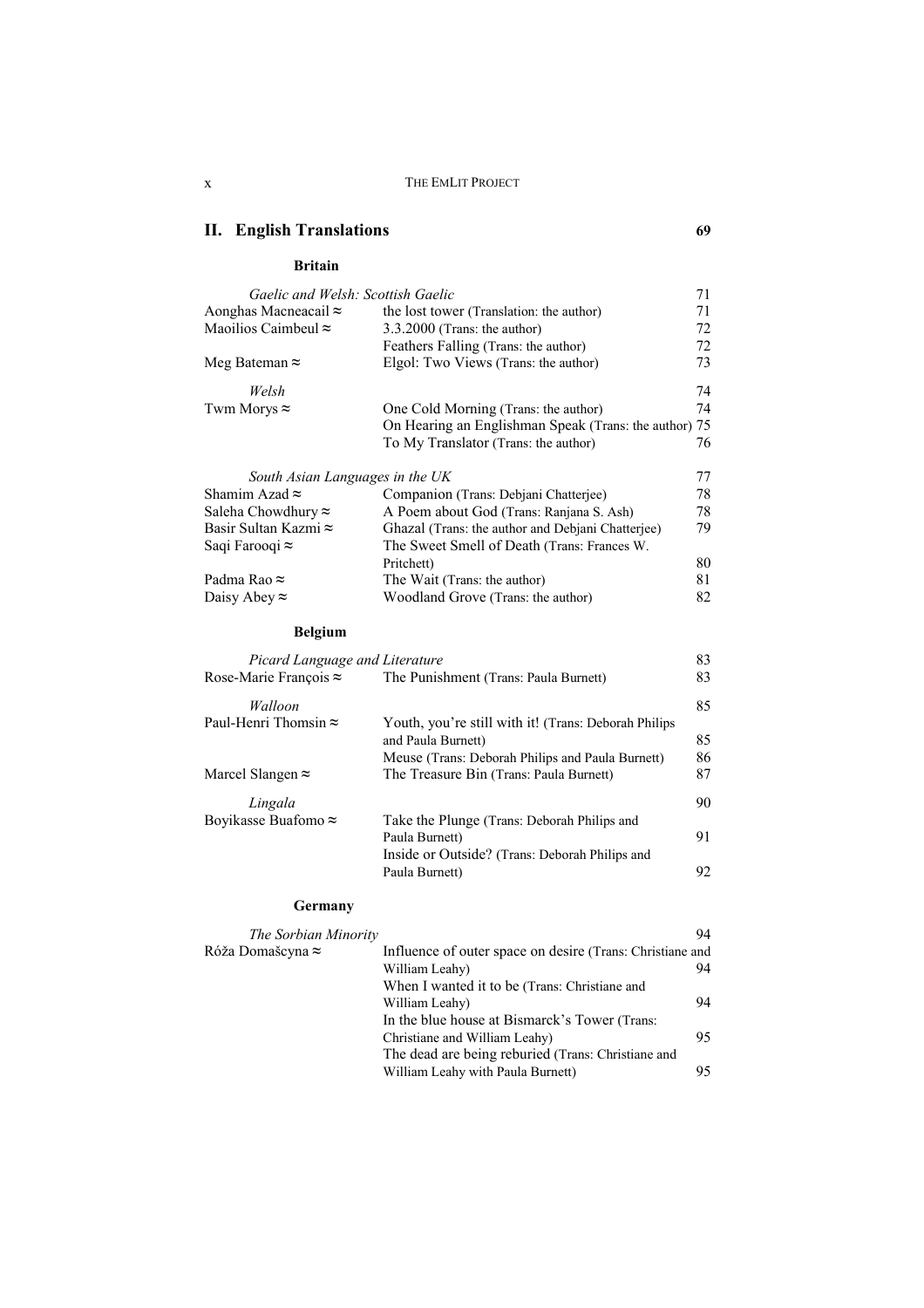| 98<br>Leahy)<br>Lubina Hajduk-Veljkovićowa ≈ Raphael, the little spirit (Trans: Christiane and<br>98<br>William Leahy)<br>The Turkish and Greek Minorities in Germany<br>100<br>Michalis Patentalis $\approx$<br>The One Opposite (Trans: Christiane and William<br>100<br>Leahy)<br>GILETTE CONTOUR or The first advert in<br>101<br>Afghanistan (Trans: Christiane and William Leahy)<br>Giorgos Lillis $\approx$<br>The deepest robe of the sea (Trans: Christiane and<br>101<br>William Leahy)<br>What sinks is outside my fortress (Trans: Christiane<br>101<br>and William Leahy)<br>Horse Chestnuts (Trans: Christiane and William Leahy)104<br><b>Italy</b><br>107<br>Sicilian<br>Benedettina (Trans: Emilia Ippolito and Paula Burnett) 107<br>116<br>The Albanian minority in Italy<br>Giuseppe Schirò Di Maggio ≈ Broom Has Many Flowers (Trans: Emilia Ippolito,<br>Paola Marchionni and Paula Burnett)<br>117<br>Spain<br>126<br>Galician in Spain<br>126<br>Knots (Trans: Claire Tylee)<br>128<br>Xavier Rodríguez Baixeras $\approx$ Without Zeal (Trans: Claire Tylee)<br>Disdainful Swans, like Icebergs (Trans: Claire Tylee) 129<br>Arabic in Spain<br>130<br>Tank Carpets (Trans: Claire Tylee)<br>130<br>The Star Fell From Your Hand (Trans: Claire Tylee)<br>131<br>133<br>Mill of Longing (Trans: Claire Tylee)<br>Amazic<br>135<br>135<br>Karim Zouhdi i Mahmoudi ≈ Candixa (Trans: Claire Tylee)<br>Gun<br>137<br>137<br>Far Away (Trans: Claire Tylee)<br>Song of Difficult Love (Trans: Claire Tylee)<br>138<br>Catalan<br>139<br>Writer's Album (Trans: Claire Tylee)<br>140<br>Advice (Trans: Claire Tylee)<br>140 | Kito Lorenc $\approx$                                         | My short winter's day (Trans: Christiane and<br>William Leahy)<br>Great Forest (Trans: Christiane and William Leahy)<br>"The pigeon has got two white feet" (Trans:<br>Christiane and William Leahy) | 96<br>96<br>97 |
|--------------------------------------------------------------------------------------------------------------------------------------------------------------------------------------------------------------------------------------------------------------------------------------------------------------------------------------------------------------------------------------------------------------------------------------------------------------------------------------------------------------------------------------------------------------------------------------------------------------------------------------------------------------------------------------------------------------------------------------------------------------------------------------------------------------------------------------------------------------------------------------------------------------------------------------------------------------------------------------------------------------------------------------------------------------------------------------------------------------------------------------------------------------------------------------------------------------------------------------------------------------------------------------------------------------------------------------------------------------------------------------------------------------------------------------------------------------------------------------------------------------------------------------------------------------------------------------------------------------------------------------------------|---------------------------------------------------------------|------------------------------------------------------------------------------------------------------------------------------------------------------------------------------------------------------|----------------|
|                                                                                                                                                                                                                                                                                                                                                                                                                                                                                                                                                                                                                                                                                                                                                                                                                                                                                                                                                                                                                                                                                                                                                                                                                                                                                                                                                                                                                                                                                                                                                                                                                                                  |                                                               | And this is the oven (Trans: Christiane and William                                                                                                                                                  |                |
|                                                                                                                                                                                                                                                                                                                                                                                                                                                                                                                                                                                                                                                                                                                                                                                                                                                                                                                                                                                                                                                                                                                                                                                                                                                                                                                                                                                                                                                                                                                                                                                                                                                  |                                                               |                                                                                                                                                                                                      |                |
|                                                                                                                                                                                                                                                                                                                                                                                                                                                                                                                                                                                                                                                                                                                                                                                                                                                                                                                                                                                                                                                                                                                                                                                                                                                                                                                                                                                                                                                                                                                                                                                                                                                  |                                                               |                                                                                                                                                                                                      |                |
|                                                                                                                                                                                                                                                                                                                                                                                                                                                                                                                                                                                                                                                                                                                                                                                                                                                                                                                                                                                                                                                                                                                                                                                                                                                                                                                                                                                                                                                                                                                                                                                                                                                  |                                                               |                                                                                                                                                                                                      |                |
|                                                                                                                                                                                                                                                                                                                                                                                                                                                                                                                                                                                                                                                                                                                                                                                                                                                                                                                                                                                                                                                                                                                                                                                                                                                                                                                                                                                                                                                                                                                                                                                                                                                  |                                                               |                                                                                                                                                                                                      |                |
|                                                                                                                                                                                                                                                                                                                                                                                                                                                                                                                                                                                                                                                                                                                                                                                                                                                                                                                                                                                                                                                                                                                                                                                                                                                                                                                                                                                                                                                                                                                                                                                                                                                  | Yüksel Pazarkaya ≈                                            |                                                                                                                                                                                                      |                |
|                                                                                                                                                                                                                                                                                                                                                                                                                                                                                                                                                                                                                                                                                                                                                                                                                                                                                                                                                                                                                                                                                                                                                                                                                                                                                                                                                                                                                                                                                                                                                                                                                                                  |                                                               |                                                                                                                                                                                                      |                |
|                                                                                                                                                                                                                                                                                                                                                                                                                                                                                                                                                                                                                                                                                                                                                                                                                                                                                                                                                                                                                                                                                                                                                                                                                                                                                                                                                                                                                                                                                                                                                                                                                                                  |                                                               |                                                                                                                                                                                                      |                |
|                                                                                                                                                                                                                                                                                                                                                                                                                                                                                                                                                                                                                                                                                                                                                                                                                                                                                                                                                                                                                                                                                                                                                                                                                                                                                                                                                                                                                                                                                                                                                                                                                                                  | Nino De Vita $\approx$                                        |                                                                                                                                                                                                      |                |
|                                                                                                                                                                                                                                                                                                                                                                                                                                                                                                                                                                                                                                                                                                                                                                                                                                                                                                                                                                                                                                                                                                                                                                                                                                                                                                                                                                                                                                                                                                                                                                                                                                                  |                                                               |                                                                                                                                                                                                      |                |
|                                                                                                                                                                                                                                                                                                                                                                                                                                                                                                                                                                                                                                                                                                                                                                                                                                                                                                                                                                                                                                                                                                                                                                                                                                                                                                                                                                                                                                                                                                                                                                                                                                                  |                                                               |                                                                                                                                                                                                      |                |
|                                                                                                                                                                                                                                                                                                                                                                                                                                                                                                                                                                                                                                                                                                                                                                                                                                                                                                                                                                                                                                                                                                                                                                                                                                                                                                                                                                                                                                                                                                                                                                                                                                                  | Ana Romaní ≈<br>Chus Pato $\approx$                           |                                                                                                                                                                                                      |                |
|                                                                                                                                                                                                                                                                                                                                                                                                                                                                                                                                                                                                                                                                                                                                                                                                                                                                                                                                                                                                                                                                                                                                                                                                                                                                                                                                                                                                                                                                                                                                                                                                                                                  | Abdulhadi Sadoun ≈<br>Talat Shahin ≈<br>Mahmud Sobh $\approx$ |                                                                                                                                                                                                      |                |
|                                                                                                                                                                                                                                                                                                                                                                                                                                                                                                                                                                                                                                                                                                                                                                                                                                                                                                                                                                                                                                                                                                                                                                                                                                                                                                                                                                                                                                                                                                                                                                                                                                                  |                                                               |                                                                                                                                                                                                      |                |
|                                                                                                                                                                                                                                                                                                                                                                                                                                                                                                                                                                                                                                                                                                                                                                                                                                                                                                                                                                                                                                                                                                                                                                                                                                                                                                                                                                                                                                                                                                                                                                                                                                                  | Agnès Agboton $\approx$                                       |                                                                                                                                                                                                      |                |
|                                                                                                                                                                                                                                                                                                                                                                                                                                                                                                                                                                                                                                                                                                                                                                                                                                                                                                                                                                                                                                                                                                                                                                                                                                                                                                                                                                                                                                                                                                                                                                                                                                                  | Francesc Parcerisas $\approx$<br>Josefa Contijoch ≈           |                                                                                                                                                                                                      |                |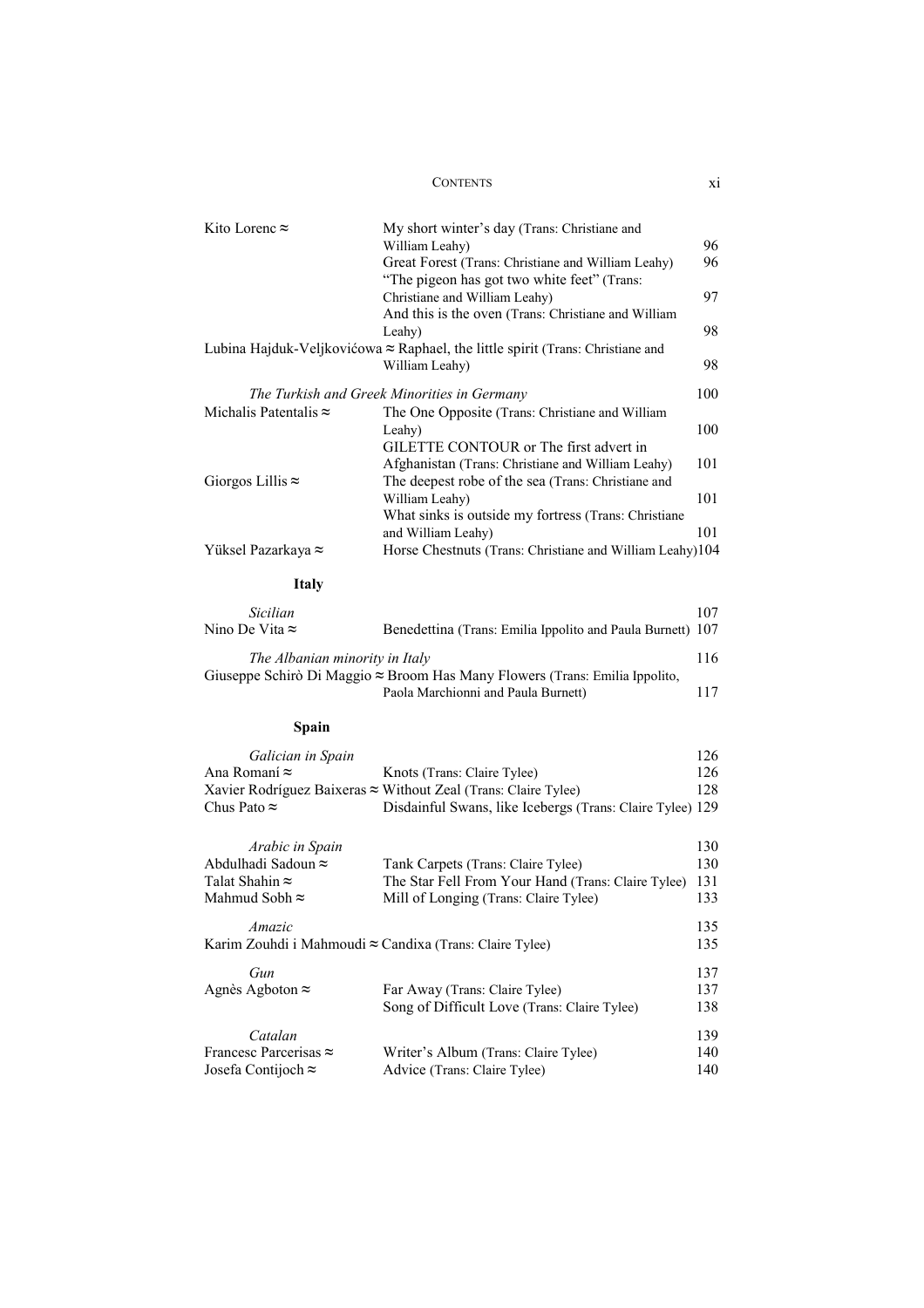| <b>French translations / Traductions françaises</b><br>Ш. |                                                                                     | 151        |
|-----------------------------------------------------------|-------------------------------------------------------------------------------------|------------|
| <b>Biographical notes</b>                                 |                                                                                     | 143        |
| Anna Aguilar-Amat $\approx$                               | Working the Red River Bed (Trans: Claire Tylee)<br>At the Sales (Trans: Anna Crowe) | 141<br>141 |

Introduction 153

| <b>Belgique</b> |
|-----------------|
|-----------------|

| Langue et littérature picardes |                                                                                                           | 157 |
|--------------------------------|-----------------------------------------------------------------------------------------------------------|-----|
| Rose-Marie Francois $\approx$  | La Punition (Traduction: l'auteur)                                                                        | 157 |
| La langue wallonne             |                                                                                                           | 159 |
| Paul-Henri Thomsin $\approx$   | Tu es encore dans le coup, jeunesse! (Trad: l'auteur                                                      |     |
|                                | et Christine Pagnoulle)                                                                                   | 159 |
|                                | Meuse (Trad: l'auteur)                                                                                    | 160 |
| Marcel Slangen $\approx$       | La Poubelle au trésor (Trad: l'auteur)                                                                    | 161 |
| Le lingala                     |                                                                                                           | 164 |
| Boyikasse Buafomo $\approx$    | Plonge le corps (Trad: l'auteur et Christine Pagnoulle)<br>Dedans ou dehors? (Trad: l'auteur et Christine | 164 |
|                                | Pagnoulle)                                                                                                | 165 |

## **Allemagne**

| Remarques sur la minorité sorabe |                                                                                    | 167 |
|----------------------------------|------------------------------------------------------------------------------------|-----|
| Róža Domašcyna ≈                 | Influence de l'univers sur le gout de vivre (Trad:                                 |     |
|                                  | Annette Gérard)                                                                    | 167 |
|                                  | Lorsque je voulais que ce fût (Trad: Annette Gérard)                               | 167 |
|                                  | Dans la maison bleue près de la Tour Bismarck                                      |     |
|                                  | (Trad: Annette Gérard et Christine Pagnoulle)                                      | 168 |
|                                  | Les morts changent de lit (Trad: Annette Gérard et                                 |     |
|                                  | Christine Pagnoulle)                                                               | 168 |
| Kito Lorenc $\approx$            | Ma courte journée d'hiver (Trad: Annette Gérard)                                   | 169 |
|                                  | Grande forêt (Trad: Annette Gérard)                                                | 170 |
|                                  | « Le colombin a deux pattes blanches » (Trad:                                      |     |
|                                  | Annette Gérard)                                                                    | 170 |
|                                  | Et ce qu'est le poêle (Trad: Annette Gérard)                                       | 171 |
|                                  | Lubina Hajduk-Veljkovićowa $\approx$ Raphaël, le petit elfe (Trad: Annette Gérard) | 172 |
|                                  | Minorités grecques et turques en Allemagne                                         | 174 |
| Michalis Patentalis $\approx$    | Celui d'en face (Trad: Annette Gérard)                                             | 174 |
|                                  | GILETE CONTOUR ou la première pub en                                               |     |
|                                  | Afghanistan (Trad: Annette Gérard)                                                 | 175 |
| Giorgos Lillis $\approx$         | La plus profonde robe de la mer (Trad: Annette                                     |     |
|                                  | Gérard)                                                                            | 175 |
|                                  | Ce qui sombre est en dehors de mon rempart (Trad:                                  |     |
|                                  | Annette Gérard et Christine Pagnoulle)                                             | 176 |
| Yüksel Pazarkaya ≈               | Marrons (Trad: Annette Gérard)                                                     | 178 |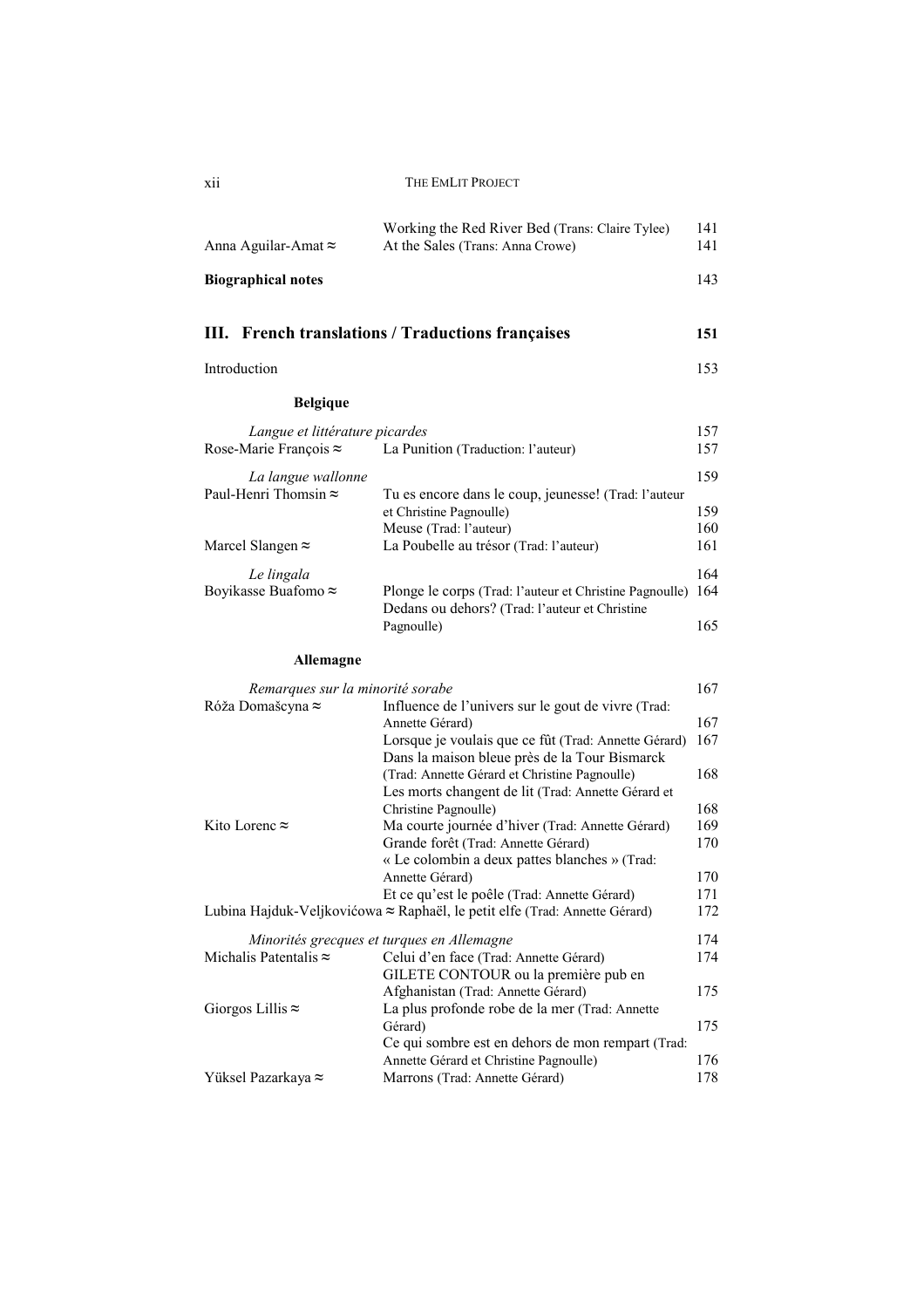| <b>Italie</b> |
|---------------|
|---------------|

| Le sicilien                     |                                                                                    | 181 |
|---------------------------------|------------------------------------------------------------------------------------|-----|
| Nino De Vita $\approx$          | Benoîte (Trad: Rose-Marie François avec Marianna                                   |     |
|                                 | Zummo)                                                                             | 181 |
| La minorité albanaise en Italie |                                                                                    | 190 |
|                                 | Giuseppe Schirò Di Maggio $\approx$ Le genêt a beaucoup de fleurs (Trad: Christine |     |
|                                 | Pagnoulle avec Marianna Zummo)                                                     | 191 |

#### **Espagne**

| Le galicien en Espagne                    |                                                                                           | 200 |
|-------------------------------------------|-------------------------------------------------------------------------------------------|-----|
| Ana Romaní ≈                              | Noeuds (Trad: Eloy Romero et Christine Pagnoulle)                                         | 200 |
|                                           | Xavier Rodríguez Baixeras $\approx$ Sans désir (Trad: Eloy Romero et Christine Pagnoulle) | 202 |
| Chus Pato $\approx$                       | Cygnes dédaigneux, tels des icebergs (Trad: Eloy<br>Romero et Christine Pagnoulle)        | 203 |
| L'arabe en Espagne                        |                                                                                           | 204 |
| Abdulhadi Sadoun ≈                        | Tapis de tanks (Trad: Eloy Romero et Christine<br>Pagnoulle)                              | 204 |
| Talat Shahin $\approx$                    | L'étoile tomba de ta main (Trad: Eloy Romero et<br>Christine Pagnoulle)                   | 205 |
| Mahmud Sobh $\approx$                     | Moulin de nostalgie (Trad: Eloy Romero et Christine<br>Pagnoulle)                         | 207 |
| Le tamazight, ou langue berbère           |                                                                                           | 209 |
|                                           | Karim Zouhdi i Mahmoudi $\approx$ Candixa (Trad: Christine Pagnoulle)                     | 209 |
| La langue goun                            |                                                                                           | 211 |
| Agnès Agboton $\approx$                   | Loin (Trad: Christine Pagnoulle)                                                          | 211 |
|                                           | Chanson de l'amour difficile (Trad: Christine<br>Pagnoulle)                               | 212 |
| Le catalan                                |                                                                                           | 213 |
| Francesc Parcerisas $\approx$             | Album d'écrivain (Trad: Christine Pagnoulle)                                              | 214 |
| Josefa Contijoch $\approx$                | Conseil (Trad: Christine Pagnoulle)                                                       | 215 |
|                                           | En nettoyant le lit de la rivière vermeille (Trad.                                        |     |
|                                           | Christine Pagnoulle)                                                                      | 215 |
| Anna Aguilar-Amat $\approx$               | Soldes (Trad: Christine Pagnoulle)                                                        | 216 |
| <b>Grande Bretagne</b>                    |                                                                                           |     |
| Gaélique et Gallois: le Gaélique écossais |                                                                                           | 217 |
| Aonghas Macneacail $\approx$              | la tour perdue (Trad: Christine Pagnoulle)                                                | 217 |

| Guellque et Gallois, le Guellque écossais |                                                      | 211 |
|-------------------------------------------|------------------------------------------------------|-----|
| Aonghas Macneacail $\approx$              | la tour perdue (Trad: Christine Pagnoulle)           | 217 |
| Maoilios Caimbeul $\approx$               | 3.3.2000 (Trad: Christine Pagnoulle)                 | 218 |
|                                           | Chute de plumes (Trad: Christine Pagnoulle)          | 218 |
| Meg Bateman $\approx$                     | Elgol: Deux perspectives (Trad: Christine Pagnoulle) | 219 |
| Le Gallois                                |                                                      | 219 |
| Twm Morys $\approx$                       | Un matin froid (Trad: Christine Pagnoulle)           | 220 |
|                                           | En écoutant parler un Anglais (Trad: Christine       |     |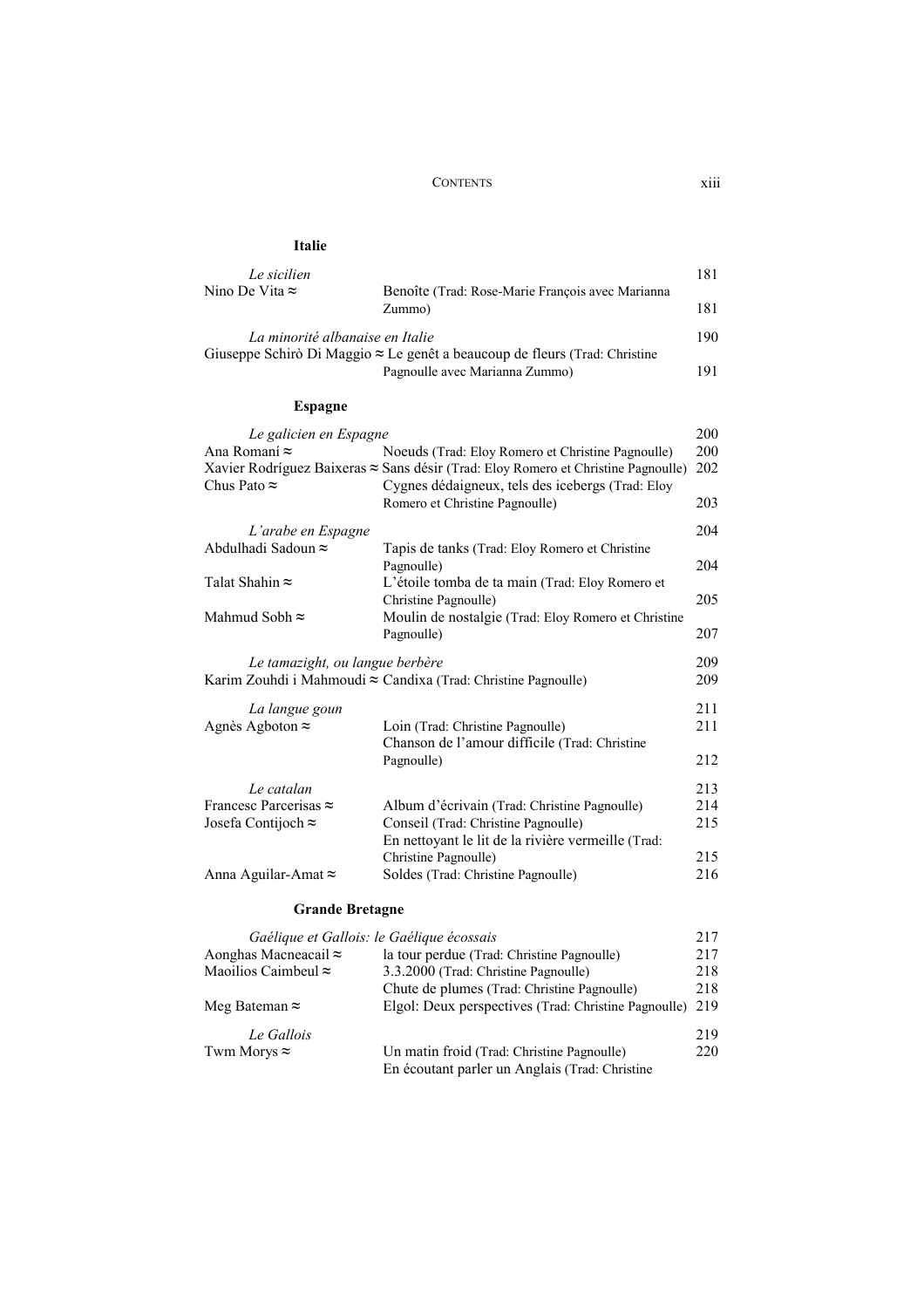| X1V | THE EMLIT PROJECT |
|-----|-------------------|
|     |                   |

|                                                                                                                                      | Pagnoulle)<br>A mon traducteur (Trad: Christine Pagnoulle)                                                                                                                                                                                                                                                                             | 220<br>221                             |
|--------------------------------------------------------------------------------------------------------------------------------------|----------------------------------------------------------------------------------------------------------------------------------------------------------------------------------------------------------------------------------------------------------------------------------------------------------------------------------------|----------------------------------------|
| Shamim Azad $\approx$<br>Saleha Chowdhury $\approx$<br>Basir Sultan Kazmi ≈<br>Saqi Farooqi ≈<br>Padma Rao ≈<br>Daisy Abey $\approx$ | Les langues du sous continent indien au Royaume Uni<br>Compagnon (Trad: Christine Pagnoulle)<br>Un poème sur Dieu (Trad: Christine Pagnoulle)<br>Ghazal (Trad: Christine Pagnoulle)<br>L'odeur douce de la mort (Trad: Christine Pagnoulle) 225<br>L'attente (Trad: Christine Pagnoulle)<br>Woodland Grove (Trad: Christine Pagnoulle) | 222<br>223<br>223<br>224<br>226<br>227 |
| Notes biographiques                                                                                                                  |                                                                                                                                                                                                                                                                                                                                        | 228                                    |
|                                                                                                                                      | IV. German translations / deutsche Übersetzungen                                                                                                                                                                                                                                                                                       | 235                                    |
| Einleitung                                                                                                                           |                                                                                                                                                                                                                                                                                                                                        | 237                                    |
| <b>Deutschland</b>                                                                                                                   |                                                                                                                                                                                                                                                                                                                                        |                                        |
| Anmerkung zur sorbischen Minderheit<br>Róža Domašcyna ≈                                                                              | Einfluß des alls auf die lust (deutsche                                                                                                                                                                                                                                                                                                | 241                                    |
|                                                                                                                                      | Autorversion)                                                                                                                                                                                                                                                                                                                          | 241                                    |
|                                                                                                                                      | Als ich wollte, daß es sei (deutsche Autorversion)<br>Im blauen haus am Bismarckturm (deutsche                                                                                                                                                                                                                                         | 241                                    |
|                                                                                                                                      | Autorversion)                                                                                                                                                                                                                                                                                                                          | 242                                    |
|                                                                                                                                      | Die toten werden umgebettet (deutsche Autorversion) 242                                                                                                                                                                                                                                                                                |                                        |
| Kito Lorenc $\approx$                                                                                                                | Mein kurzer Wintertag (deutsche Autorversion)                                                                                                                                                                                                                                                                                          | 243                                    |
|                                                                                                                                      | Großer Wald (deutsche Autorversion)<br>"Der Täuber hat zwei weiße Füße"(deutsche                                                                                                                                                                                                                                                       | 244                                    |
|                                                                                                                                      | Autorversion)                                                                                                                                                                                                                                                                                                                          | 244                                    |
|                                                                                                                                      | Und was der Ofen ist (deutsche Autorversion)<br>Lubina Hajduk-Veljkovićowa ≈ Raphael, der kleine Geist (Übersetzung: Dušan                                                                                                                                                                                                             | 245                                    |
|                                                                                                                                      | Hajduk-Veljković)                                                                                                                                                                                                                                                                                                                      | 246                                    |
| Michalis Patentalis $\approx$                                                                                                        | Anmerkung zur türkischen und greichischen Minderheit in Deutschland<br>Der von gegenüber (Übersetzung: Sophia Georgallidis)248                                                                                                                                                                                                         | 248                                    |
| Giorgos Lillis $\approx$                                                                                                             | GILETE CONTOUR, oder Die erste Reklame in<br>Afghanistan (Übersetzung: Sophia Georgallidis)<br>Das tiefste Kleid des Meeres (Übersg: Niki Eideneier) 249<br>Was versinkt ist außerhalb meiner Festung                                                                                                                                  | 249                                    |
|                                                                                                                                      | (Übersetzung: Niki Eideneier)                                                                                                                                                                                                                                                                                                          | 250                                    |
| Yüksel Pazarkaya ≈                                                                                                                   | Roßkastanien (Übersetzung: der Autor)                                                                                                                                                                                                                                                                                                  | 252                                    |
| <b>Italien</b>                                                                                                                       |                                                                                                                                                                                                                                                                                                                                        |                                        |
| Sizilianisch                                                                                                                         |                                                                                                                                                                                                                                                                                                                                        | 255                                    |
| Nino De Vita $\approx$                                                                                                               | Benedettina (Übersetzung: Susanne Zieglmeier)                                                                                                                                                                                                                                                                                          | 255                                    |
| Die albanische Minderheit in Italien                                                                                                 | Giuseppe Schirò Di Maggio ≈ Der Ginster hat viele Blüten (Übersetzung: Susanne                                                                                                                                                                                                                                                         | 264                                    |
|                                                                                                                                      | Zieglmeier)                                                                                                                                                                                                                                                                                                                            | 265                                    |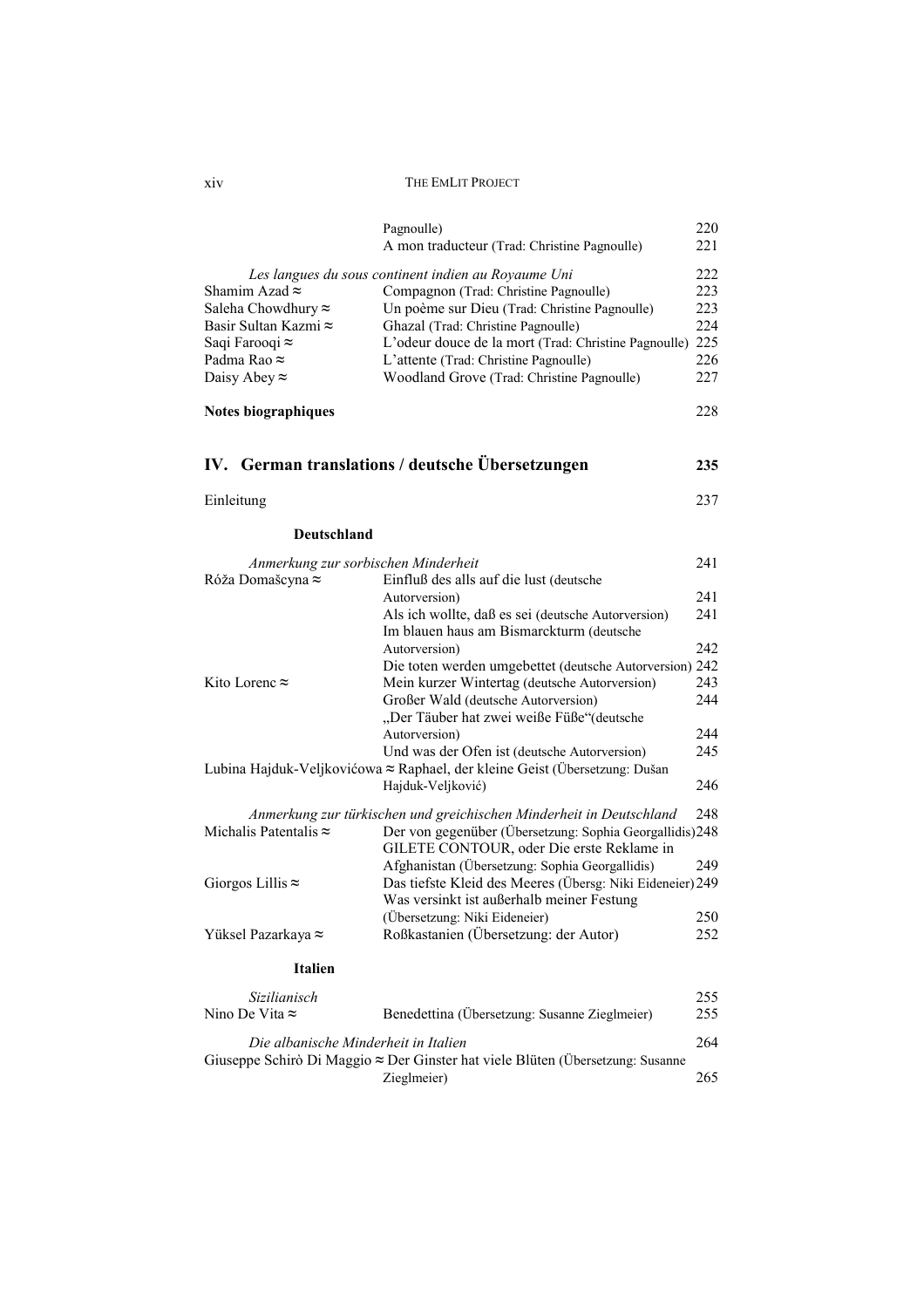#### **Spanien**

| Galicisch in Spanien          |                                                                       | 275 |
|-------------------------------|-----------------------------------------------------------------------|-----|
| Ana Romaní ≈                  | Knoten (Übersetzung: Hartmut Nonnenmacher)                            | 275 |
|                               | Xavier Rodríguez Baixeras ≈ Mit Gelassenheit (Übersetzung: Hartmut    |     |
|                               | Nonnenmacher)                                                         | 277 |
| Chus Pato $\approx$           | Herablassende Schwäne, wie Eisberge (Übersetzung:                     |     |
|                               | Hartmut Nonnenmacher)                                                 | 278 |
| Arabisch in Spanien           |                                                                       | 279 |
| Abdulhadi Sadoun ≈            | Panzermatten (Übersetzung: Hartmut Nonnenmacher) 279                  |     |
| Talat Shahin ≈                | Der Stern fiel aus deiner Hand (Übersetzung: Hartmut                  |     |
|                               | Nonnenmacher)                                                         | 280 |
| Mahmud Sobh ≈                 | Mühle der Sehnsucht (Übersetzung: Hartmut                             |     |
|                               | Nonnenmacher)                                                         | 282 |
| Information über Amazigh      |                                                                       | 284 |
|                               | Karim Zouhdi i Mahmoudi ≈ Candixa (Übersetzung: Hartmut Nonnenmacher) | 285 |
|                               |                                                                       |     |
| Die Gun-Sprache               |                                                                       | 286 |
| Agnès Agboton $\approx$       | Fern (Übersetzung: Hartmut Nonnenmacher)                              | 286 |
|                               | Lied über die schwierige Liebe (Übersetzung:                          |     |
|                               | Hartmut Nonnenmacher)                                                 | 287 |
| Katalanisch                   |                                                                       | 288 |
| Francesc Parcerisas $\approx$ | Album eines Schriftstellers (Übersetzung: Hartmut                     |     |
|                               | Nonnenmacher)                                                         | 289 |
| Josefa Contijoch $\approx$    | Rat (Übersetzung: Hartmut Nonnenmacher)                               | 289 |
|                               | Beim Pflügen des Bettes des roten Flusses                             |     |
|                               | (Übersetzung: Hartmut Nonnenmacher)                                   | 290 |
| Anna Aguilar-Amat ≈           | Sonderangebote (Übersg: Hartmut Nonnenmacher)                         | 290 |
| <b>Großbritannien</b>         |                                                                       |     |
|                               |                                                                       |     |
|                               | Gälisch und Walisisch: Schottisches Gälisch                           | 292 |
| Aonghas Macneacail ≈          | Der verlorene Turm (Übersetzung: Karl Thielecke)                      | 292 |
| Mailios Caimbeul ≈            | 3.3.2000 (Übersetzung: Karl Thielecke)                                | 293 |
|                               | Fallende Federn (Übersetzung: Karl Thielecke)                         | 293 |
| Meg Bateman $\approx$         | Elgol: Zwei Ansichten (Übersetzung: Karl Thielecke) 294               |     |
| Walisisch                     |                                                                       | 294 |
| Twm Morys $\approx$           | An einem kalten Morgen (Übersg: Karl Thielecke)                       | 295 |
|                               | Wenn man einen Engländer reden hört                                   |     |
|                               | (Übersetzung: Axel Fisch)                                             | 295 |
|                               | An meinem Übersetzer (Übersg: Karl Thielecke)                         | 296 |
|                               | Südasiatische Sprachen im Vereinigten Königreich                      | 297 |
| Shamim Azad $\approx$         | Begleiter (Übersetzung: Karl Thielecke)                               | 298 |
| Saleha Chowdhury ≈            | Ein Gedicht über Gott (Übersetzung: Axel Fisch)                       | 299 |
| Basir Sultan Kazmi ≈          | Ghasel (Übersetzung: Karl Thielecke)                                  | 300 |
| Saqi Farooqi ≈                | Der süße Geruch des Todes (Übersetzung: Karl                          |     |
|                               |                                                                       |     |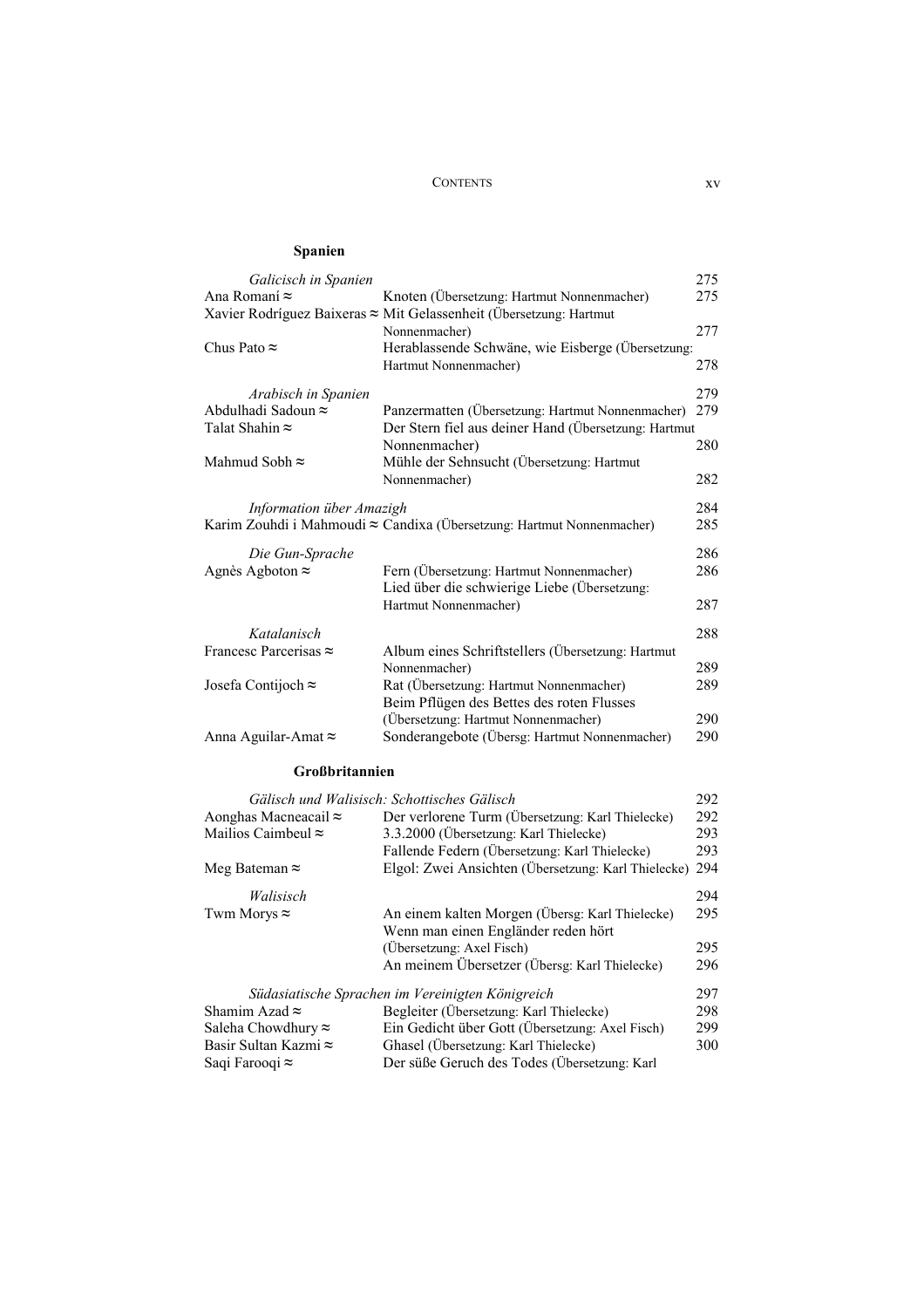| Padma Rao ≈<br>Daisy Abey $\approx$                                                      | Thielecke)<br>Das Warten (Übersetzung: Axel Fisch)<br>Woodland Grove (Übersetzung: Karl Thielecke)                                                                                  | 301<br>302<br>303        |
|------------------------------------------------------------------------------------------|-------------------------------------------------------------------------------------------------------------------------------------------------------------------------------------|--------------------------|
| <b>Belgien</b>                                                                           |                                                                                                                                                                                     |                          |
| Pikardische Sprache und Literatur<br>Rose-Marie François ≈                               | Die Strafaufgabe (Übersg: Hartmut Nonnenmacher)                                                                                                                                     | 304<br>305               |
| Vorstellung der wallonischen Sprache<br>Paul-Henri Thomsin ≈<br>Marcel Slangen $\approx$ | Mitten in Leben stehst du, Jugend! (Übersetzung: Hartmut<br>Nonnenmacher)<br>Maas (Übersetzung: Hartmut Nonnenmacher)<br>Der Schatz im Mülleimer (Übersetzung: Hartmut              | 307<br>307<br>308        |
|                                                                                          | Nonnenmacher)                                                                                                                                                                       | 309                      |
| Zum Lingala<br>Boyikasse Buafomo ≈                                                       | Versenke deinen Leib (Übersetzung: Hartmut                                                                                                                                          | 312                      |
|                                                                                          | Nonnenmacher)                                                                                                                                                                       | 313                      |
|                                                                                          | Drinnen oder draußen? (Übersetzung: Hartmut<br>Nonnenmacher)                                                                                                                        | 314                      |
| <b>Biographische Anmerkungen</b>                                                         |                                                                                                                                                                                     |                          |
| V. Italian translations / Traduzioni Italiane                                            |                                                                                                                                                                                     | 325                      |
| Introduzione                                                                             |                                                                                                                                                                                     | 327                      |
| Italia                                                                                   |                                                                                                                                                                                     |                          |
| Il siciliano                                                                             |                                                                                                                                                                                     | 331                      |
| Nino De Vita ≈                                                                           | Benedettina (Traduzione: Nino De Vita e Giovanni<br>Ruffino)                                                                                                                        | 331                      |
| La minoranza albanese in Italia                                                          | Giuseppe Schirò Di Maggio / Zef Skjiro Majit ≈ Ha molti fiori la ginestra                                                                                                           | 341                      |
|                                                                                          | (Traduzione: il autore)                                                                                                                                                             | 342                      |
| Spagna                                                                                   |                                                                                                                                                                                     |                          |
|                                                                                          |                                                                                                                                                                                     |                          |
| Il gallego in Spagna<br>Ana Romaní ≈<br>Chus Pato $\approx$                              | Nudi (Traduzione: Daniela Tomaselli)<br>Xavier Rodríguez Baixeras ≈ Senza Affanno (Traduzione: Daniela Tomaselli)<br>Superbi cigni, come iceberg (Traduzione: Daniela<br>Tomaselli) | 350<br>350<br>352<br>353 |
| L'Arabo in Spagna<br>Abdulhadi Sadoun ≈<br>Talat Shahin $\approx$                        | Stuoie di carri armati (Trad: Carla Prestigiacomo)                                                                                                                                  | 354<br>354               |
| Mahmud Sobh ≈                                                                            | La stella cadde dalla tua mano (Trad: Carla<br>Prestigiacomo)<br>Mulino di nostalgia (Trad: Carla Prestigiacomo)                                                                    | 355<br>357               |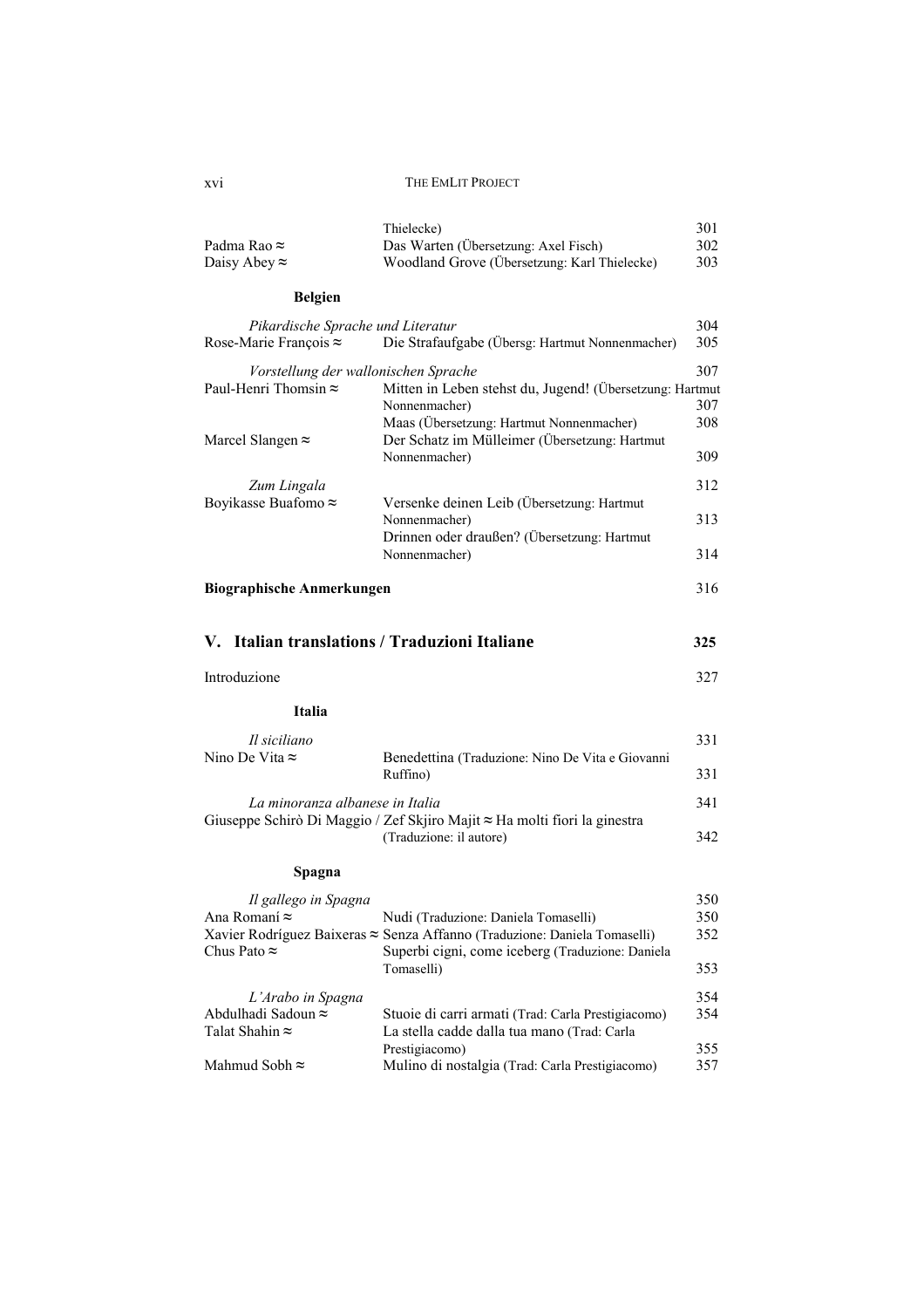| L'Amazic                      | Karim Zouhdi i Mahmoudi ≈ Candixa (Traduzione: Daniela Tomaselli) | 359<br>359 |
|-------------------------------|-------------------------------------------------------------------|------------|
| Il gun                        |                                                                   | 361        |
| Agnès Agboton $\approx$       | Lontano (Traduzione: Carla Prestigiacomo)                         | 361        |
|                               | Canzone dell'amore difficile (Traduzione: Carla                   |            |
|                               | Prestigiacomo)                                                    | 362        |
| Il catalano                   |                                                                   | 363        |
| Francesc Parcerisas $\approx$ | Album di scrittore (Traduzione: Daniela Tomaselli)                | 364        |
| Josefa Contijoch $\approx$    | Consiglio (Traduzione: Daniela Tomaselli)                         | 365        |
|                               | Coltivando il letto del fiume rosso (Trad: Daniela                |            |
|                               | Tomaselli)                                                        | 365        |
| Anna Aguilar-Amat $\approx$   | Sconti (Traduzione: Daniela Tomaselli)                            | 366        |

#### **Gran Bretagna**

| Gaelico e Gallese: Gaelico scozzese |                                                         | 367 |
|-------------------------------------|---------------------------------------------------------|-----|
| Aonghas Macneacail $\approx$        | la torre perduta (Traduzione: Maria Carla Martino)      | 367 |
| Maoilios Caimbeul $\approx$         | 3.3.2000 (Traduzione: Maria Carla Martino)              | 368 |
|                                     | Piume cadenti (Traduzione: Maria Carla Martino)         | 368 |
| Meg Bateman $\approx$               | Elgol: due punti di vista (Trad: Maria Carla Martino)   | 369 |
| Gallese                             |                                                         | 370 |
| Twm Morys $\approx$                 | Un freddo mattino (Trad: Maria Carla Martino)           | 370 |
|                                     | Sentendo parlare un inglese (Traduzione: Maria          |     |
|                                     | Carla Martino)                                          | 371 |
|                                     | Al mio traduttore (Traduzione: Maria Carla Martino)     | 372 |
|                                     | La minoranza del subcontinente indiano in Gran Bretagna | 373 |
| Shamim Azad $\approx$               | Compagno (Traduzione: Eleonora Chiavetta)               | 374 |
| Saleha Chowdhury $\approx$          | Una poesia su Dio (Traduzione: Eleonora Chiavetta)      | 374 |
| Basir Sultan Kazmi ≈                | Ghazal (Traduzione: Eleonora Chiavetta)                 | 375 |
| Saqi Farooqi $\approx$              | Il dolce odore della morte (Trad: Eleonora Chiavetta)   | 376 |
| Padma Rao ≈                         | L'attesa (Traduzione: Eleonora Chiavetta)               | 377 |
| Daisy Abey $\approx$                | Woodland Grove (Traduzione: Eleonora Chiavetta)         | 378 |

#### **Belgio**

| Lingua e Letterature piccarde |                                                   | 379 |
|-------------------------------|---------------------------------------------------|-----|
| Rose-Marie Francois $\approx$ | La punizione (Traduzione: Rosaria Lo Monaco)      | 379 |
| La lingua vallona             |                                                   | 381 |
| Paul-Henri Thomsin $\approx$  | Tu sei ancora della partita, giovinezza! (Trad.   |     |
|                               | Rosaria Lo Monaco)                                | 381 |
|                               | Mosa (Traduzione: Rosaria Lo Monaco)              | 382 |
| Marcel Slangen $\approx$      | Il tesoro nella pattumiera (Trad: Luciana Grasso) | 383 |
| Il lingala                    |                                                   | 386 |
| Boyikasse Buafomo $\approx$   | Affonda il corpo (Traduzione: Luciana Grasso)     | 386 |
|                               | Dentro o fuori? (Traduzione: Luciana Grasso)      | 388 |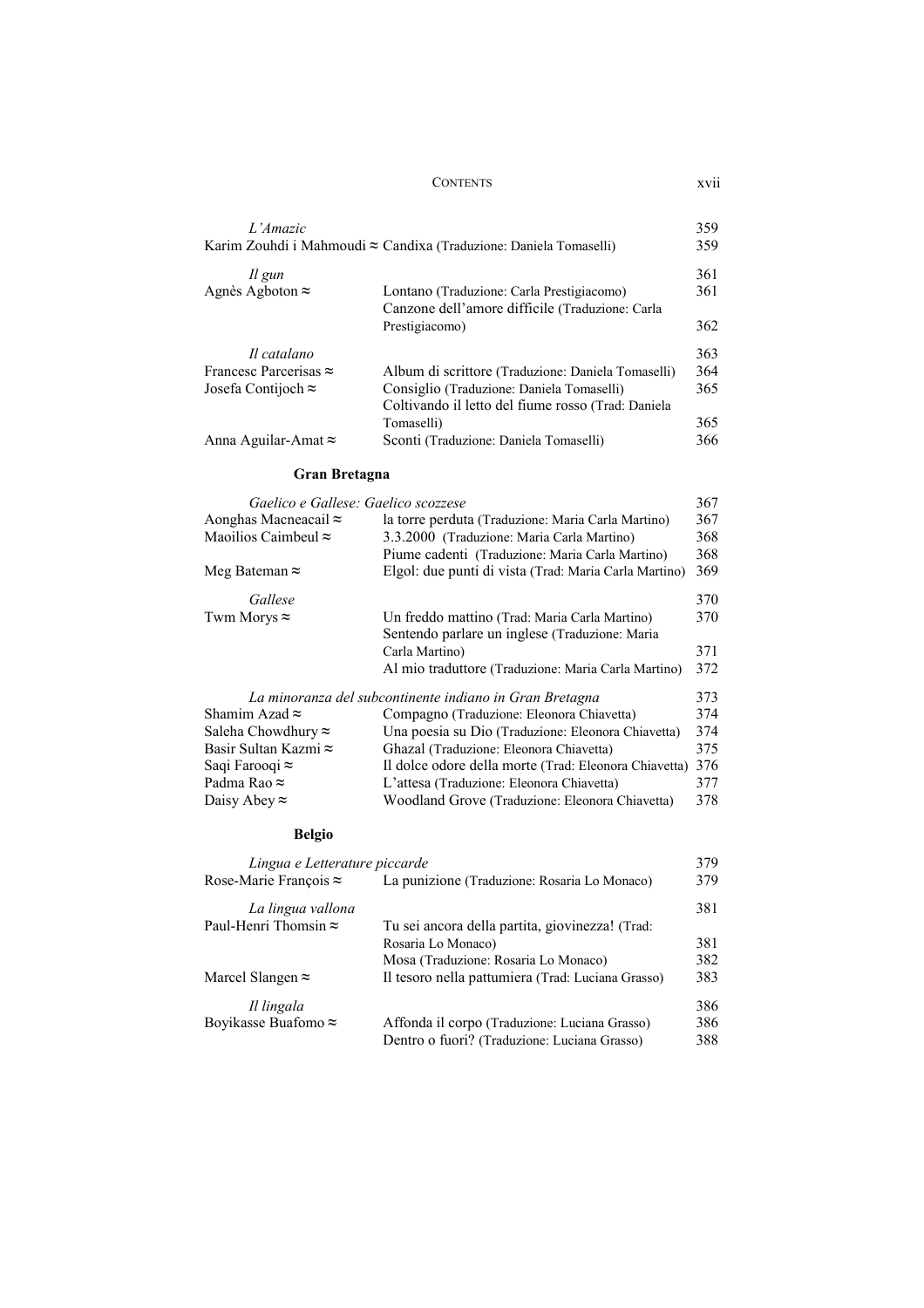#### **Germania**

| Note sulla minoranza soraba   |                                                                                     | 390 |
|-------------------------------|-------------------------------------------------------------------------------------|-----|
| Róža Domašcyna ≈              | Influsso del cosmo sulla voglia (Trad: Grazia D'Ina)                                | 390 |
|                               | Quando volevo che accadesse (Trad: Grazia D'Ina)                                    | 390 |
|                               | Nella casa blu presso la torre di Bismarck (Trad:                                   | 391 |
|                               | Grazia D'Ina)<br>I morti vengono traslati (Traduzione: Grazia D'Ina)                | 391 |
| Kito Lorenc ≈                 | Il mio brevo giorno d'inverno (Trad: Grazia D'Ina)                                  | 392 |
|                               | Bosco grande (Traduzione: Grazia D'Ina)                                             | 393 |
|                               | "Il piccione ha due piedi bianchi" (Trad: Grazia                                    |     |
|                               | D'Ina)                                                                              | 393 |
|                               | E che cos'è la stufa (Traduzione: Grazia D'Ina)                                     | 394 |
|                               | Lubina Hajduk-Veljkovićowa ≈ Raphael, il piccolo spirito (Trad: Grazia D'Ina)       | 395 |
|                               | Note sulle minoranze turche e greche in Germania                                    | 397 |
| Michalis Patentalis $\approx$ | Quello di fronte (Traduzione: Grazia D'Ina)                                         | 397 |
|                               | GILLETE CONTOUR ovvero La prima réclame in<br>Afganistan (Traduzione: Grazia D'Ina) | 398 |
| Giorgos Lillis $\approx$      | Il più profondo abito del mare (Trad: Grazia D'Ina)                                 | 398 |
|                               | Ciò che sprofonda è fuori dalla mia fortezza (Trad:                                 |     |
|                               | Grazia D'Ina)                                                                       | 399 |
| Yüksel Pazarkaya ≈            | Ippocastani (Traduzione: Grazia D'Ina)                                              | 401 |
| Note biografiche              |                                                                                     | 404 |
| VI.                           | Spanish translations / Traducciónes al español                                      | 413 |
| Introducción                  |                                                                                     | 415 |
|                               |                                                                                     |     |
| España                        |                                                                                     |     |
| Gallego en España             |                                                                                     | 419 |
| Ana Romaní ≈                  | Nudos (Traducción: la autora)                                                       | 419 |
|                               | Xavier Rodríguez Baixeras ≈ Sin afán (Traducción: el autor)                         | 421 |
| Chus Pato $\approx$           | Desdeñosos cisnes, como icebergs (Trad: Iris                                        |     |
|                               | Cochón)                                                                             | 422 |
| Árabe en España               |                                                                                     | 423 |
| Abdulhadi Sadoun ≈            | Esteras de tanques (Traducción: Luis Rafael)                                        | 423 |
| Talat Shahin ≈                | La estrella cayó de tu mano (Trad: Manuela                                          |     |
|                               | Cortés García)                                                                      | 424 |
| Mahmud Sobh ≈                 | Molino de Nostalgia (Traducción: el autor)                                          | 426 |
| Lengua amaziga                |                                                                                     |     |
|                               |                                                                                     | 428 |
|                               | Karim Zouhdi i Mahmoudi $\approx$ Candixa (Traducción: el autor)                    | 428 |

| Lengua gun              |                                                           | 430 |
|-------------------------|-----------------------------------------------------------|-----|
| Agnès Agboton $\approx$ | Lejos (Traducción: Manuel Serrat Crespo)                  | 430 |
|                         | Canción del amor difícil (Trad: Manuel Serrat Crespo) 431 |     |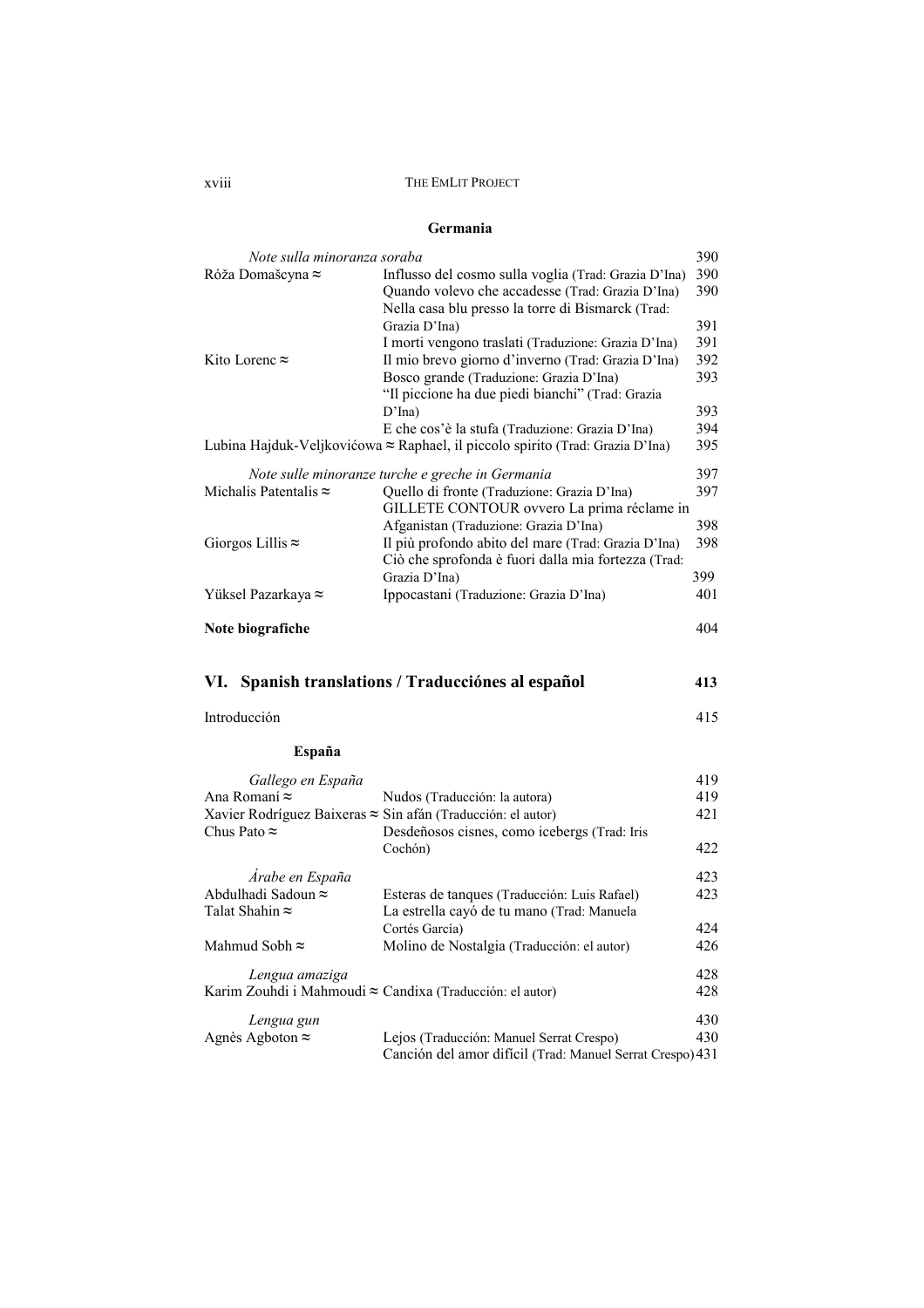| El catalán                    |                                                  | 432. |
|-------------------------------|--------------------------------------------------|------|
| Francesc Parcerisas $\approx$ | Álbum de escritor (Traducción: Ángel Paniagua)   | 433  |
| Josefa Contijoch $\approx$    | Consejo (Traducción: la autora)                  | 434  |
|                               | Labrando el cauce del río rojo (Trad: la autora) | 434  |
| Anna Aguilar-Amat $\approx$   | Rebajas (Traducción: Jordi Virallonga)           | 434  |

#### **Gran Bretaña**

| Gaélico escocés y galés: el gaélico escocés |                                                   | 436 |
|---------------------------------------------|---------------------------------------------------|-----|
| Aonghas Macneacail $\approx$                | la torre perdida (Trad: Miguel Ángel González-    |     |
|                                             | Campos y Sofía Muñoz Valdivieso)                  | 436 |
| Maoilios Caimbeul ≈                         | 3.3.2000 (Trad: Miguel Ángel González-Campos y    |     |
|                                             | Sofía Muñoz Valdivieso)                           | 437 |
|                                             | Caen plumas (Trad: Miguel Ángel González-Campos   |     |
|                                             | y Sofía Muñoz Valdivieso)                         | 437 |
| Meg Bateman $\approx$                       | Elgol: dos perspectivas (Trad: Miguel Ángel       |     |
|                                             | González-Campos y Sofía Muñoz Valdivieso)         | 438 |
| El galés                                    |                                                   | 439 |
| Twm Morys $\approx$                         | Una mañana fría (Trad: Miguel Ángel González-     |     |
|                                             | Campos y Sofía Muñoz Valdivieso)                  | 439 |
|                                             | Al oir hablar a un inglés (Trad: Miguel Ángel     |     |
|                                             | González-Campos y Sofía Muñoz Valdivieso)         | 440 |
|                                             | A mi traductor (Trad: Miguel Ángel González-      |     |
|                                             | Campos y Sofía Muñoz Valdivieso)                  | 441 |
| Lenguas del sur asiático en Gran Bretaña    |                                                   |     |
| Shamim Azad $\approx$                       | Compañero (Trad: Miguel Ángel González-Campos     |     |
|                                             | y Sofía Muñoz Valdivieso)                         | 443 |
| Saleha Chowdhury $\approx$                  | Un poema sobre Dios (Trad: Miguel Ángel González- |     |
|                                             | Campos y Sofía Muñoz Valdivieso)                  | 444 |
| Basir Sultan Kazmi ≈                        | Ghazal (Trad: Miguel Ángel González-Campos y      |     |
|                                             | Sofía Muñoz Valdivieso)                           | 445 |
| Saqi Farooqi ≈                              | El dulce olor de la muerte (Trad: Miguel Ángel    |     |
|                                             | González-Campos y Sofía Muñoz Valdivieso)         | 446 |
| Padma Rao ≈                                 | La espera (Trad: Miguel Ángel González-Campos y   |     |
|                                             | Sofía Muñoz Valdivieso)                           | 447 |
| Daisy Abey $\approx$                        | Woodland Grove (Trad: Miguel Angel González-      |     |
|                                             | Campos y Sofía Muñoz Valdivieso)                  | 448 |
|                                             |                                                   |     |

#### **Bélgica**

| Lengua y literatura picardas     |                                                     | 449  |
|----------------------------------|-----------------------------------------------------|------|
| Rose-Marie François $\approx$    | El castigo (Trad: Felipe Montero Díaz)              | 449  |
| Presentación de la lengua walona |                                                     | 451  |
| Paul-Henri Thomsin $\approx$     | ¡Aún estás en onda, juventud! (Trad: Felipe Montero |      |
|                                  | Díaz)                                               | 451  |
|                                  | Mosa (Traducción: Felipe Montero Díaz)              | 452  |
| Marcel Slangen $\approx$         | El cubo de la basura del tesoro (Trad: Felipe       |      |
|                                  | Montero Díaz)                                       | 453. |